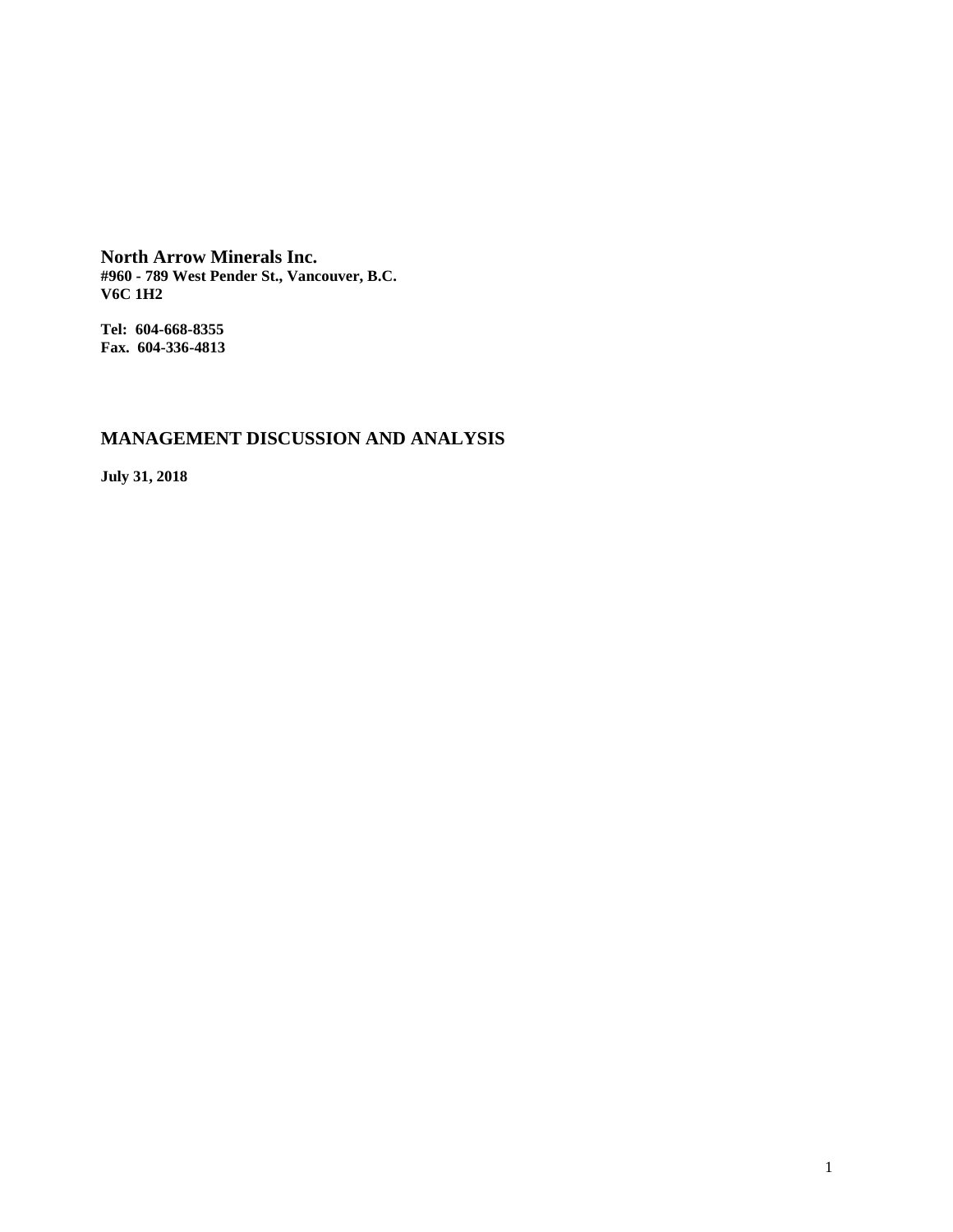# **Form 51-102 F1 Management Discussion and Analysis ("MD&A") North Arrow Minerals Inc. Containing Information up to and including September 25, 2018**

# **Description of Business**

North Arrow Minerals Inc. ("North Arrow", "NAR" or the "Company") is a Canadian mineral exploration company focused on evaluating prospective diamond exploration properties in Canada. The Company's key diamond properties include the Naujaat (Nunavut), Mel (Nunavut), Pikoo (Saskatchewan), Lac de Gras (Northwest Territories), and Loki (Northwest Territories) projects. Shares of the Company trade on the TSX Venture Exchange ("TSXV") under the symbol NAR.

The following discussion and analysis of the Company's financial condition and results of operations for the three months ended July 31, 2018 should be read in conjunction with the unaudited financial statements of the Company for the three months ended July 31, 2018 and July 31, 2017, together with the notes thereto. The MD&A supplements but does not form part of the unaudited financial statements of the Company. The Company's financial statements have been prepared in accordance with International Financial Reporting Standards ("IFRS").

Unless otherwise noted, all currency amounts are stated in Canadian dollars.

# **Forward Looking Statements**

This document may contain "forward-looking statements" within the meaning of Canadian securities legislation and the United States Private Securities Litigation Reform Act of 1995. These forward-looking statements are made as of the date of this document and the Company does not intend, and does not assume any obligation, to update these forward-looking statements, except as required by law.

Forward-looking statements relate to future events or future performance and reflect management's expectations or beliefs regarding future events and include, but are not limited to, statements with respect to sources of and anticipated financing requirements, the estimation of mineral reserves and resources, the realization of mineral reserve estimates, the timing and amount of estimated future production, costs of production, capital expenditures, success of mining operations, environmental risks, unanticipated reclamation expenses, title disputes or claims and limitations on insurance coverage.

These forward-looking statements include, among others, statements with respect to the Company's objectives for the ensuing year, our medium and long-term goals, and strategies to achieve those objectives and goals, as well as statements with respect to our beliefs, plans, objectives, expectations, anticipations, estimates and intentions. The words "may," "could," "should," "would," "suspect," "outlook," "believe," "plan," "anticipate," "estimate," "expect," "intend," and words and expressions of similar import are intended to identify forward-looking statements. In particular, statements regarding the Company's future operations, future exploration and development activities or other development plans and estimated future financing requirements contain forward-looking statements.

All forward-looking statements and information are based on the Company's current beliefs as well as assumptions made by and information currently available to the Company concerning anticipated financial performance, business prospects, strategies, regulatory developments, development plans, exploration, development and mining activities and commitments. Although management considers these assumptions to be reasonable based on information currently available to it, they may prove to be incorrect.

By their very nature, forward-looking statements involve inherent risks and uncertainties, both general and specific, and risks exist that predictions, forecasts, projections and other forward-looking statements will not be achieved. We caution readers not to place undue reliance on these statements as a number of important factors could cause the actual results to differ materially from the beliefs, plans, objectives, expectations, anticipations, estimates and intentions expressed in such forward-looking statements.

These factors include, but are not limited to, developments in world financial and commodity markets, risks relating to fluctuations in the Canadian dollar and other currencies relative to the US dollar, changes in exploration plans due to exploration results and changing budget priorities of the Company or its joint venture partners, changes in project parameters as plans continue to be refined; possible variations in ore reserves, grade or recovery rates; accidents, labour disputes and other risks of the mining industry; delays in obtaining governmental approvals or financing, the effects of competition in the markets in which the Company operates, the impact of changes in the laws and regulations regulating mining exploration and development, judicial or regulatory judgments and legal proceedings, operational and infrastructure risks, and the Company's anticipation of and success in managing the foregoing risks. The Company cautions that the foregoing list of factors that may affect future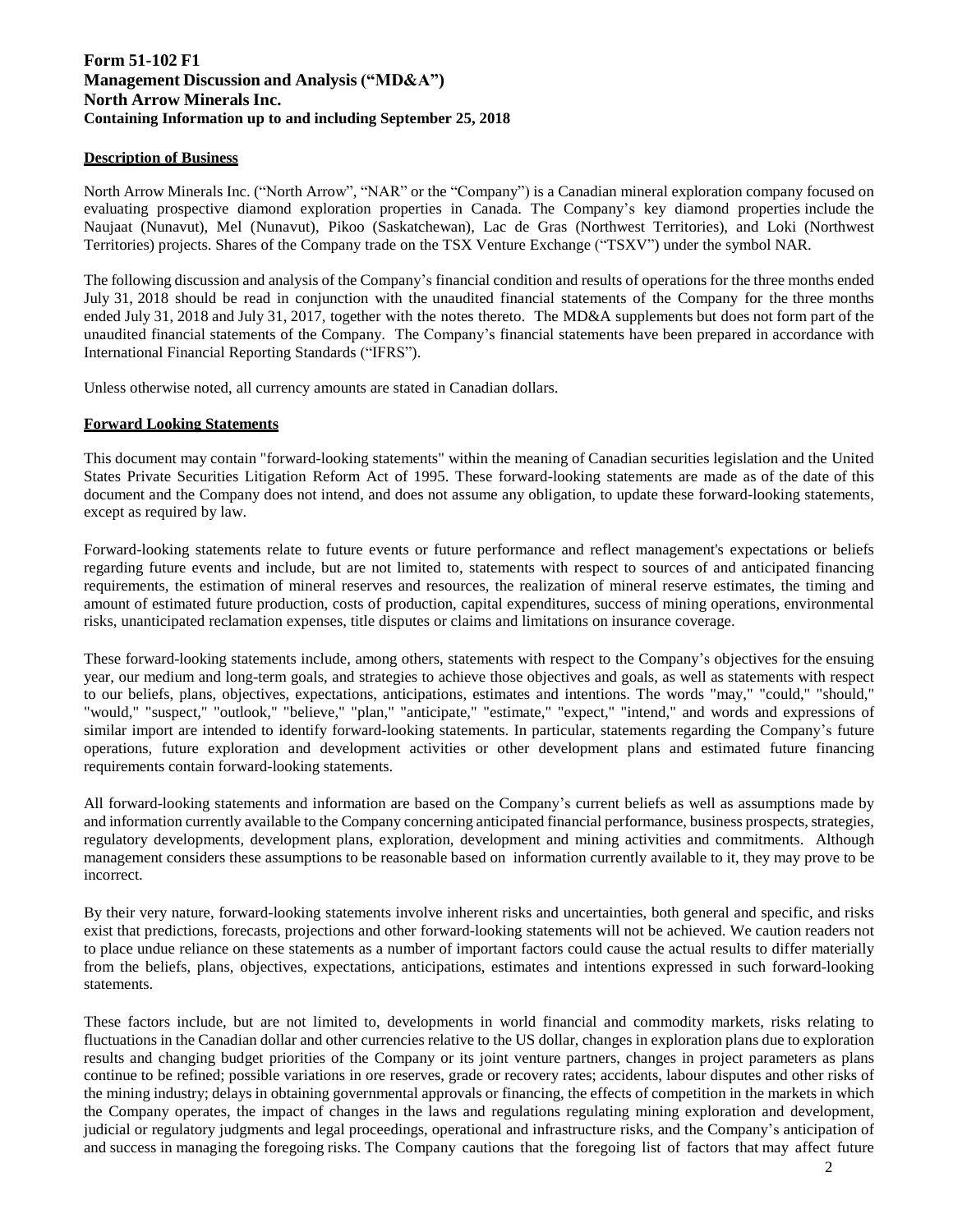results is not exhaustive. When relying on our forward-looking statements to make decisions with respect to the Company, investors and others should carefully consider the foregoing factors and other uncertainties and potential events. The Company does not undertake to update any forward-looking statement, whether written or oral, that may be made from time to time by the Company or on our behalf, except as required by law.

# **Highlights for the three months ended July 31, 2018 and subsequent events up to September 25, 201**

- Discovered kimberlite ML345 and expanded kimberlite ML8 as part of the first ever exploration drilling program at the **Mel Diamond Project, NU**. Six holes were completed (787m) as well as collection of 224 kg of kimberlite from the ML8 subcrop, 14 ground magnetic surveys, and collection of 447 till samples. Analytical work on rock and till samples is ongoing with microdiamond results expected by December 2018;
- Continued working with the community of Naujaat on plans for permitting a road to provide access to the land north of the hamlet, including to the Company's Q1-4 kimberlite at the **Naujaat Diamond Project, NU**. Work also continued on microdiamond analyses of drill core from Q1-4 with result expected by December 2018;
- Exploration drilling and geophysical surveys are ongoing at the **Lac de Gras diamond Project** with work completed by joint venture operator Dominion Diamond Mines. The Company expects an update on this work in early October, 2018;
- Ongoing evaluation of exploration targets at the **Loki (NT)** and **Pikoo (SK) Diamond Projects**.
- Effective June 19, 2018, the Company closed concurrent non-brokered flow through and non flow through private placements for total gross proceeds of \$3,128,892.

A summary of the exploration activities for the Company follows, as well as a description of other corporate activities. These summaries include some discussion of management's future exploration plans. The reader is cautioned that actual results, performance or achievements may be materially different from those implied or expressed in these statements. The Company's exploration programs are subject to change from time to time, based on the analysis of results and changing corporate priorities, exploration targets and funding consideration.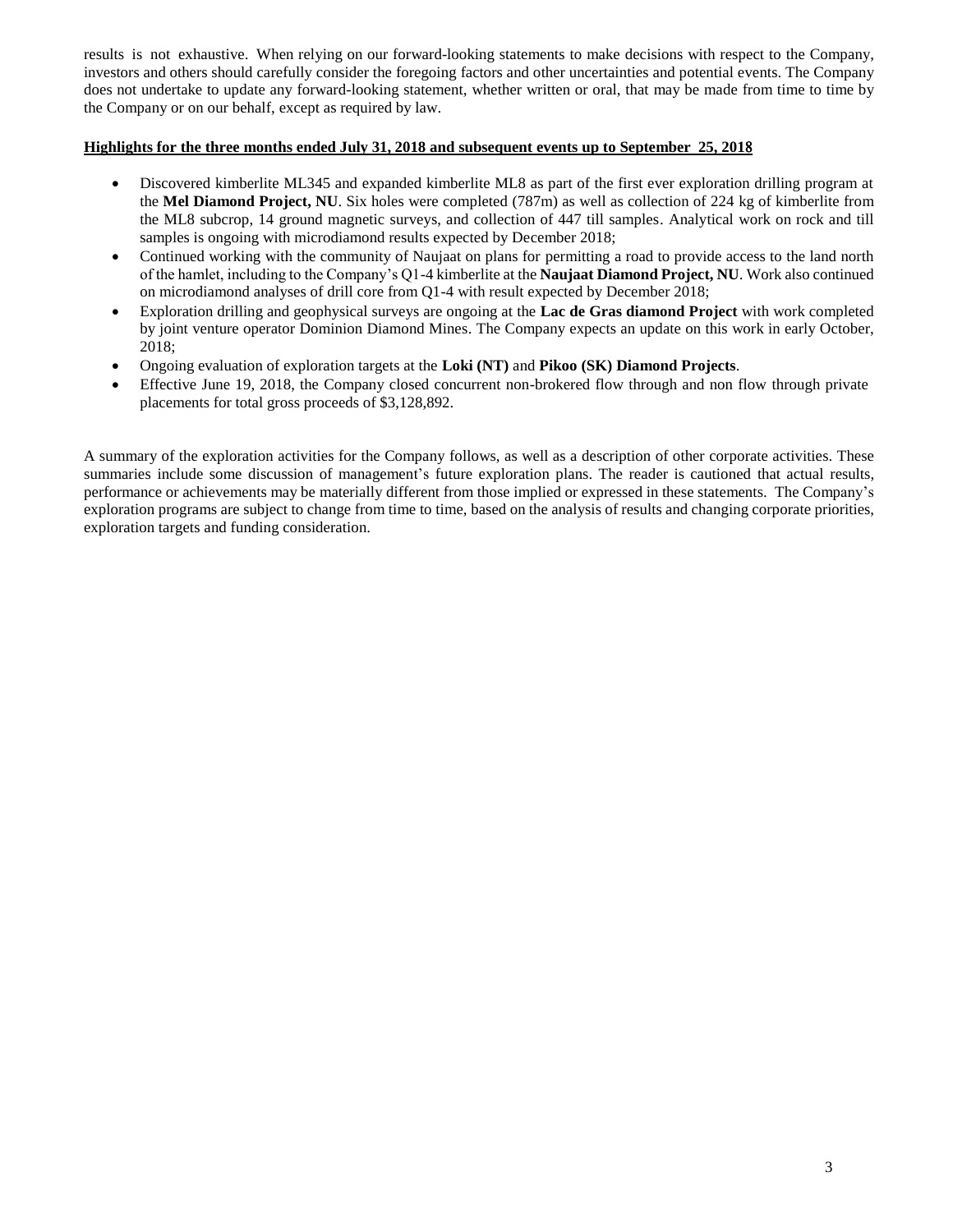# **Exploration Projects Overview**

An overview of the exploration activities for the Company follows. For additional details the reader is referred to the Company's continuous disclosure documents available on [SEDAR \(www.sedar.com](http://www.sedar.com/))

# **EXPLORATION AND EVALUATION ASSETS**

|                                         |                  | Expended                 | Write-offs               |                  |
|-----------------------------------------|------------------|--------------------------|--------------------------|------------------|
|                                         |                  | During                   | During the               |                  |
|                                         | April 30, 2018   | the Period               | Period                   | July 31, 2018    |
| <b>Diamond Properties</b>               |                  |                          |                          |                  |
| Lac de Gras, Canada                     |                  |                          |                          |                  |
| <b>Exploration</b> costs                | \$235,404        | \$                       | \$                       | \$235,404        |
| Acquisition and tenure costs            | 277,918          |                          |                          | 277,918          |
| Geological, data collection and assays  | 153,559          |                          |                          | 153,559          |
| Office and salaries                     | 134,040          |                          |                          | 134,040          |
|                                         | 800,921          | $\overline{\phantom{a}}$ | $\overline{\phantom{a}}$ | 800,921          |
| Pikoo, Canada                           |                  |                          |                          |                  |
| <b>Exploration</b> costs                | 1,257,815        | 185                      |                          | 1,258,000        |
| Drilling                                | 2,085,859        |                          |                          | 2,085,859        |
| Acquisition and tenure costs            | 213,660          | 410                      |                          | 214,070          |
| Geological, data collection and assays  | 1,592,006        | 2,921                    | $\overline{a}$           | 1,594,927        |
| Office and salaries                     | 630,709          | 188                      | $\overline{a}$           | 630,897          |
| Contribution from joint-venture partner | (637, 813)       |                          | $\overline{\phantom{a}}$ | (637, 813)       |
|                                         | 5,142,236        | 3,704                    | $\overline{a}$           | 5,145,940        |
| Loki, Canada                            |                  |                          |                          |                  |
| <b>Exploration</b> costs                | 385,581          | 26,998                   |                          | 412,579          |
| Drilling                                | 269,829          | 2,765                    |                          | 272,594          |
| Acquisition and tenure costs            | 56,924           |                          |                          | 56,924           |
| Geological, data collection and assays  | 169,291          | 13,150                   |                          | 182,441          |
| Office and salaries                     | 138,439          | 8,806                    |                          | 147,245          |
| Recoveries                              | (144, 500)       | (110,500)                | $\overline{\phantom{a}}$ | (255,000)        |
|                                         | 875,564          | (58, 781)                | $\overline{\phantom{a}}$ | 816,783          |
| Naujaat, Canada                         |                  |                          |                          |                  |
| <b>Exploration</b> costs                | 733,146          | 76,945                   |                          | 810,091          |
| Drilling                                | 1,464,020        |                          |                          | 1,464,020        |
| Acquisition and tenure costs            | 337,152          | 18,161                   |                          | 355,313          |
| Geological, data collection and assays  | 4,669,946        | 12,430                   | $\overline{\phantom{a}}$ | 4,682,376        |
| Office and salaries                     | 713,048          | 23,616                   |                          | 736,664          |
|                                         | 7,917,312        | 131,152                  | $\overline{\phantom{a}}$ | 8,048,464        |
| Luxx, Canada                            |                  |                          |                          |                  |
| <b>Exploration</b> costs                | 50,420           |                          |                          | 50,420           |
| Acquisition and tenure costs            | 138,733          |                          |                          | 138,733          |
| Geological, data collection and assays  | 121,301          |                          |                          | 121,301          |
| Office and salaries                     | 44,793           | $\overline{\phantom{a}}$ | $\overline{\phantom{a}}$ | 44,793           |
|                                         | 355,247          | $\overline{\phantom{a}}$ | $\overline{\phantom{a}}$ | 355,247          |
| Mel, Canada                             |                  |                          |                          |                  |
| <b>Exploration</b> costs                | 204,085          | 572,008                  |                          | 776,093          |
| Drilling                                |                  | 77,718                   |                          | 77,718           |
| Acquisition and tenure costs            | 287,338          |                          |                          | 287,338          |
| Geological, data collection and assays  | 634,677          | 33,008                   |                          | 667,685          |
| Office and salaries                     | 122,670          | 65,279                   |                          | 187,949          |
|                                         | 1,248,770        | 748,013                  | $\overline{a}$           | 1,996,783        |
|                                         |                  |                          |                          |                  |
| <b>TOTAL</b>                            | 16,340,050<br>\$ | \$824,088                | \$                       | 17,164,138<br>\$ |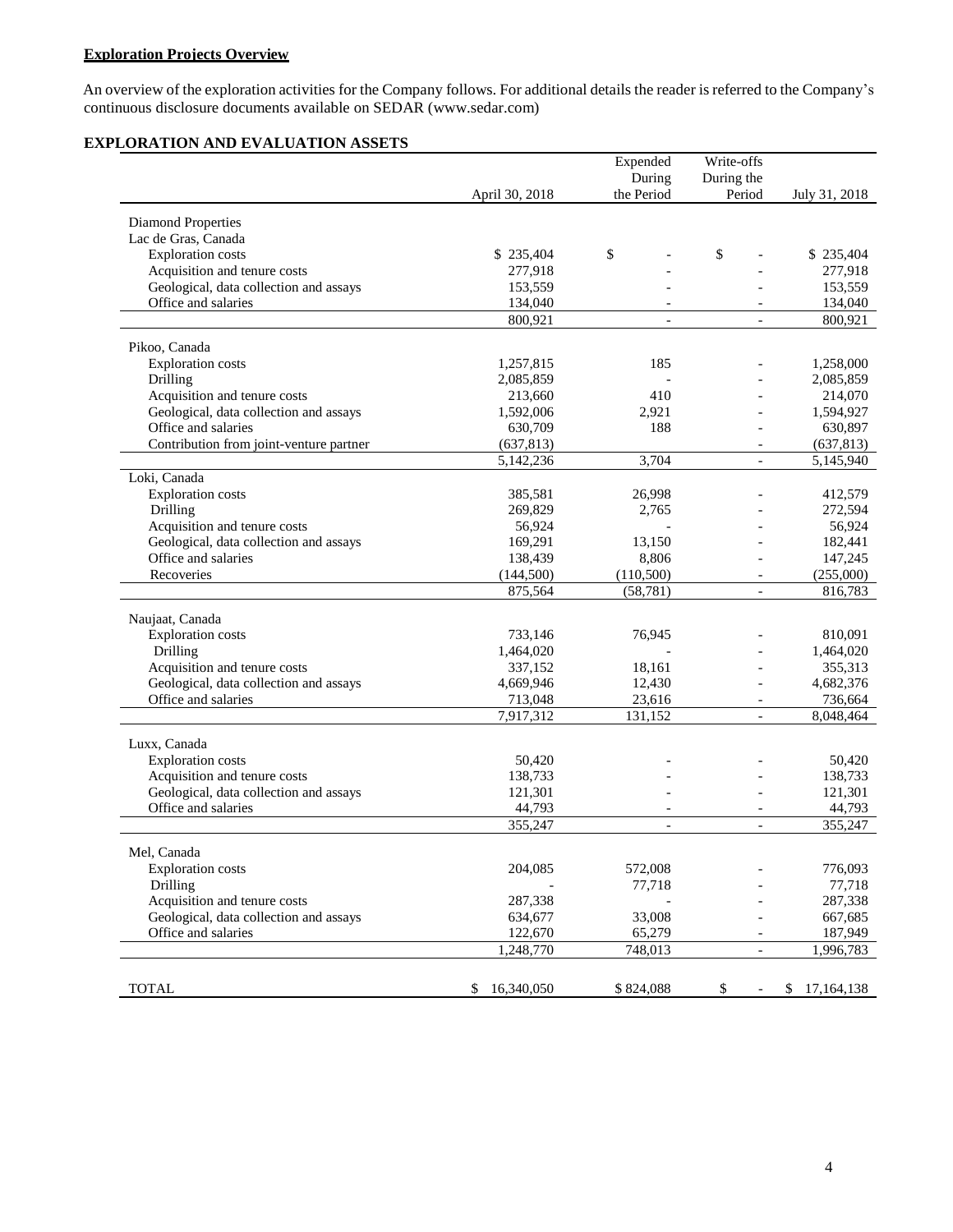Unless otherwise stated below, the Company's Canadian exploration activities are conducted under the supervision of Kenneth Armstrong, P.Geo. (ON), President and CEO of the Company.

# **Diamond Projects**

# Mel Diamond Project - Nunavut

The Company maintains a 100% interest in the Mel diamond project. The project consists of approximately 56,075 hectares on the Melville Peninsula, approximately 140 km south of the community of Hall Beach and 210 km northeast of the community of Naujaat which is also the location of the Company's Naujaat diamond project. The property is located within 18 km of tidewater and hosts at least three well defined KIM trains. The mineral trains are composed of pyrope and eclogitic garnets, as well as ilmenite with anomalous samples returning from 10's to 100's of KIMs with one sample returning in excess of 1,300 KIMs per 20kg of till. These exceptionally high KIM counts and sharp cut-off of these KIM trains suggest close proximity to a kimberlite bedrock source.

On October 16, 2017, the Company announced the prospecting discovery of the diamondiferous ML8 kimberlite near the up-ice termination of the northernmost KIM train. The kimberlite was identified in subcrop and float and caustic fusion results from a 62.1 kg composite sample of the ML-8 kimberlite are summarized in the following table:

|          |          | <b>Number of Diamonds per Sieve Size (mm Square Mesh Sieve)</b> |          |                 |          |          |          |               |  |
|----------|----------|-----------------------------------------------------------------|----------|-----------------|----------|----------|----------|---------------|--|
| Sample   | $+0.106$ | $+0.150$                                                        | $+0.212$ | $+0.300 +0.425$ |          | $+0.600$ | $+0.850$ | Total         |  |
| Weight   | $-0.150$ | $-0.212$                                                        | $-0.300$ | $-0.425$        | $-0.600$ | $-0.850$ | $-1.18$  | <b>Stones</b> |  |
| $Drv$ Kg |          |                                                                 |          |                 |          |          |          |               |  |
| 62.1     |          |                                                                 |          | 4               |          |          |          |               |  |

During and subsequent to the period ended July 31, 2018 the Company conducted an exploration program at the property, including the first ever exploration drilling of this new kimberlite field and work focused on the generation of new targets through till sampling and geophysical surveys. Six holes (787.5m) were drilled with kimberlite intersected in five holes testing the ML8 and ML345 targets. The sixth hole, testing target ML6, was lost prior to completion. Kimberlite ML8 was tested by three holes over a 170m strike length and two holes testing target ML345, approximately 1.5 km south of ML8, encountered narrow kimberlite dykes at one location along this extensive, >400m target. Difficulties with drill serviceability impacted North Arrow's ability to re-drill ML6, or to follow up the ML8 and ML345 kimberlite drill intercepts and test additional new targets. Planning has commenced to complete this work in 2019.

Kimberlite ML8 was tested by three drill holes over a 170m strike length. Holes 18-ML-02 (219<sup>°</sup> / -51<sup>°</sup> / EOH 78.0m) and 18-ML-03 (219°/-64°/EOH 173.2m) were drilled from the same setup and tested ML8 just north of the 2017 discovery subcrop. Hole 18-ML-02 intersected 0.99m of coherent kimberlite at 42.65m. The kimberlite is strongly magnetic, fine to coarse grained macrocrystic coherent kimberlite (CK) with a good mantle sample, similar to the ML8 discovery subcrop. Hole 18-ML-03 undercut hole 18-ML-02, intersecting 1.4m of the same CK at 59.37m. A narrow 14 cm kimberlite dyke was also intersected at 58.76m. Importantly, 18-ML-03 also intersected several larger mixed intervals of coherent kimberlite and associated cracked country rock (CCR) between 85.3m and 146.9m downhole, suggesting potential for a larger kimberlite emplacement event:

85.32-96.55m (11.23m) Mixed CK and CCR including CK intervals of 2.2m (from 85.9m) and 5.5m (from 91.1m) 104.50-109.94m (5.44m) Mixed CK and CCR including CK intervals of 0.3m (from 104.5m) and 1.5m (from 108.5m) 113.57-114.35m (0.78m) CK 139.14-146.92m (7.78m) CCR

These lower CK intervals are generally similar in appearance to the ML8 kimberlite subcrop (fine to coarse grained macrocrystic kimberlite with a good mantle sample) however they are weakly to non-magnetic. This difference in magnetism will be important with respect to defining additional targets in this area.

Hole 18-ML-04 (020° / -55° / EOH 202m) tested the interpreted along strike (NNW) extension of ML8 and intersected four zones of coherent kimberlite between 166m and 180m downhole, including 0.90m of CK from 166.0m. The remaining three intervals were all less than 0.30m. The kimberlite is very similar in character to the ML8 surface subcrop and is interpreted to have extended kimberlite ML8 over 170m to the north. The kimberlite intervals in the three holes testing ML8 have been shipped to Vancouver for detailed data capture and sampling for petrographic, mineral chemistry and microdiamond analyses.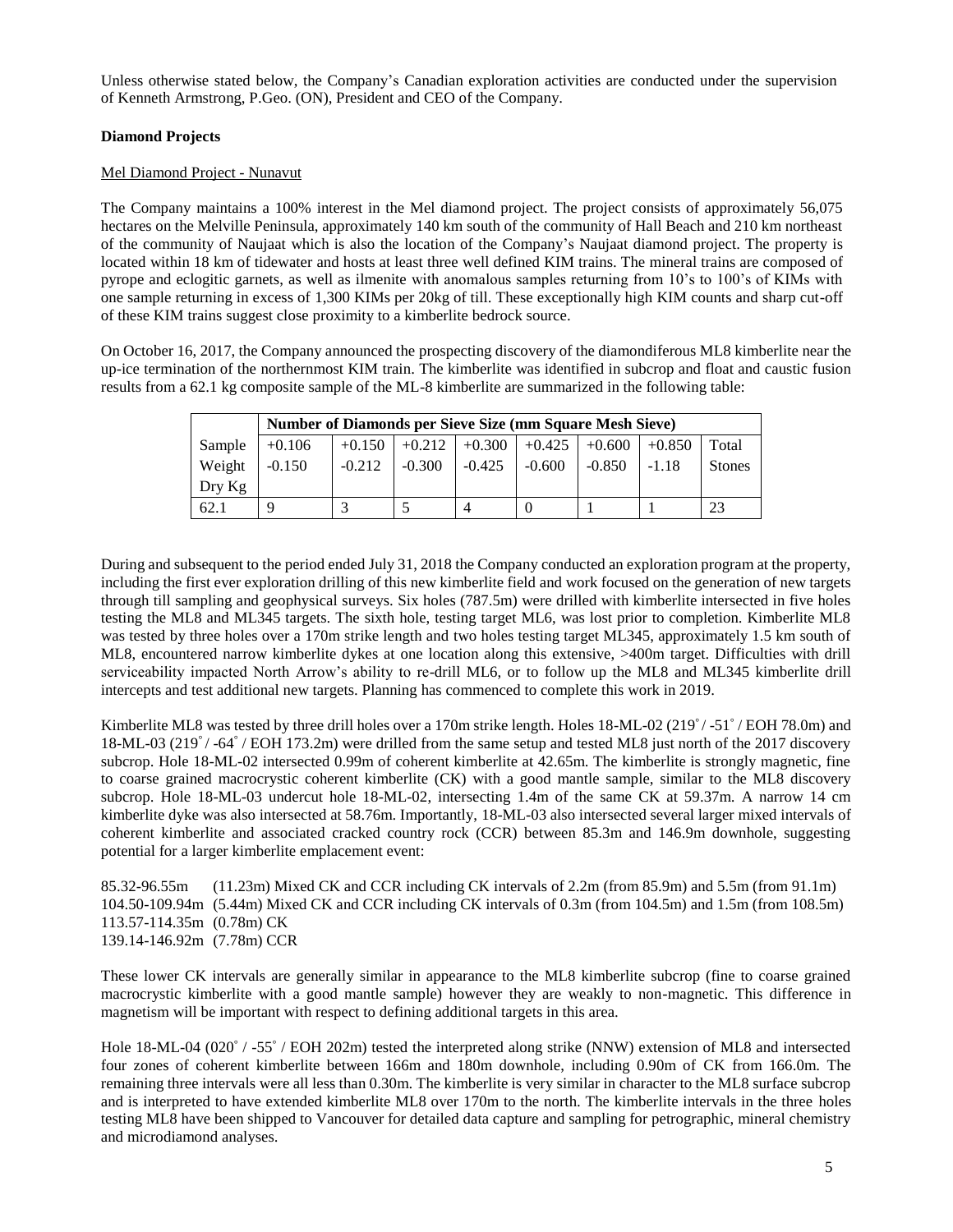In addition, 224 kg of kimberlite was also collected from the ML8 surface subcrop, from the same location of a 62.1 kg sample collected in the fall of 2017 which returned 23 diamonds larger than the 0.106 mm sieve size, including a single, colourless diamond larger than the 0.85 mm sieve size. Details of the 2017 results were reported in North Arrow news release #17-12 date[d October 16, 2017.](http://www.northarrowminerals.com/news/press_releases/index.php?content_id=220) The 2018 sample is intended to supplement the 2017 results and has been delivered to Microlithics Laboratories in Thunder Bay, Ontario where it is presently undergoing caustic fusion analysis for the recovery of microdiamonds.

The drill program also resulted in the discovery of kimberlite ML345, approximately 1.5 km south of ML8. The ML345 target is a >400m long, broad northwest trending topographic low situated at the head of a KIM train hosting the highest indictor mineral counts recovered from the project to date. Drill holes 18-ML-05 (050° / -51° / EOH 156m) and 18-ML-06 (050° / -65° / EOH 102m) were drilled from the same set up and tested a weak magnetic high located within this topographic target. A very narrow, 5 cm kimberlite dyke was intercepted at 35.2m in 18-ML-05. Hole 18-ML-06 undercut 18-ML-05, hitting a 0.73m coherent kimberlite dyke at 25.78m downhole. The ML345 kimberlite intervals are fine to coarse grain coherent phlogopite kimberlite with coarse, subangular olivine macrocrysts and a coarse grained phlogopite groundmass. Indicators include common ilmenite, orange garnet and pyrope. The unit is weakly magnetic with evidence of flow-banding and strong carbonate alteration concentrated along the margins that decreases away from the country rock contacts. The kimberlite intervals from ML345 are presently being shipped to Vancouver for additional data capture and sampling for petrographic and mineral chemistry analyses. Additional drilling is required to fully test the ML345 target and it represents an extensive permissive area with highly anomalous KIM results immediately down ice to the northeast.

Ground geophysical and till sampling surveys were also completed as part of the exploration program. A total of 100 line km of magnetic surveys were completed over 14 grids covering targets associated with KIM trains in the northern part of the project. Till sampling focused on providing complete coverage of the entire Mel Project area, with focus on the claims staked during the fall of 2017. A total of 447 samples were collected and are currently being shipped to Microlithics for processing. Results from the till sampling will help define existing KIM trains and identify new target areas within the property.

The Mel project is subject to a 1% GOR held by Anglo Celtic Exploration Ltd., a private company controlled by D. Grenville Thomas, a director of the Company. The Company retains the right to buy back half of the GOR (0.5%) for \$1 million at any time.

# Naujaat Diamond Project, Nunavut

The Naujaat diamond project is located near the community of Naujaat (Repulse Bay), Nunavut. A total of eight kimberlite pipes (Q1-4, A34, A42, A59, A76, A94, A97 and A152) have been identified within the project as well as a number of laterally extensive kimberlite dyke systems. The Q1-4 kimberlite, located just 7 km from the Company's laydown near the community of Naujaat, is the largest and most diamondiferous of the kimberlites discovered to date.

On May 15, 2013 the Company confirmed an Inferred Mineral Resource for the 12.5 hectare Q1-4 kimberlite to be 26.1 million carats from 48.8 million tonnes total content of kimberlite with an average +1 DTC total diamond content of 53.6 carats per hundred tonnes (cpht) extending from surface to a depth of 205m. Additional resource upside in the form of a target for further exploration was estimated at between 7.9 to 9.3 million carats of diamonds from 14.1 to 16.6 million tonnes total content of kimberlite with an average +1 DTC total diamond content of 56.1 cpht, extending from 205m depth to 305m depth. Mineral resources that are not mineral reserves do not have demonstrated economic viability. The potential quantity and grade of a target for further exploration referred to above is conceptual in nature, there has been insufficient exploration to define a mineral resource, and it is uncertain whether further exploration will result in the target being delineated as a mineral resource. For information on the data verification, exploration information and the resource and target for further exploration estimation procedures please see the technical report dated May 13, 2013 which is available under the Company's profile at [www.sedar.com](http://www.sedar.com/) and on the Company's website [\(www.northarrowminerals.com\)](http://www.northarrowminerals.com/). The authors of the report were Barb Kupsch, P.Geol. and David Farrow, P.Geo.

surface (approximately -311 masl). A more complete summary of the drilling results can be found in the Company's  $\frac{6}{6}$ Evaluation work completed by the Company between 2014 and 2018 has included mini-bulk sampling (2014 and 2017) and delineation drilling (2017). Eleven drill holes (3,469m) were completed during the 2017 delineation drill program with approximately 2,440 m of kimberlite core recovered. The holes are part of approximately 6,000 m of planned drilling to increase confidence in the Q1-4 geological model, including the target for further exploration (TFFE) between 205 and 305m below surface (-135 to -235 meters above sea level "masl") outlined in the most recent May 2013 technical report on the project. Drilling tested all five major phases of the kimberlite and confirmed the kimberlite extends well beyond 305m below surface with the deepest drill hole (17Q-004) terminated in kimberlite at a depth of 376 m below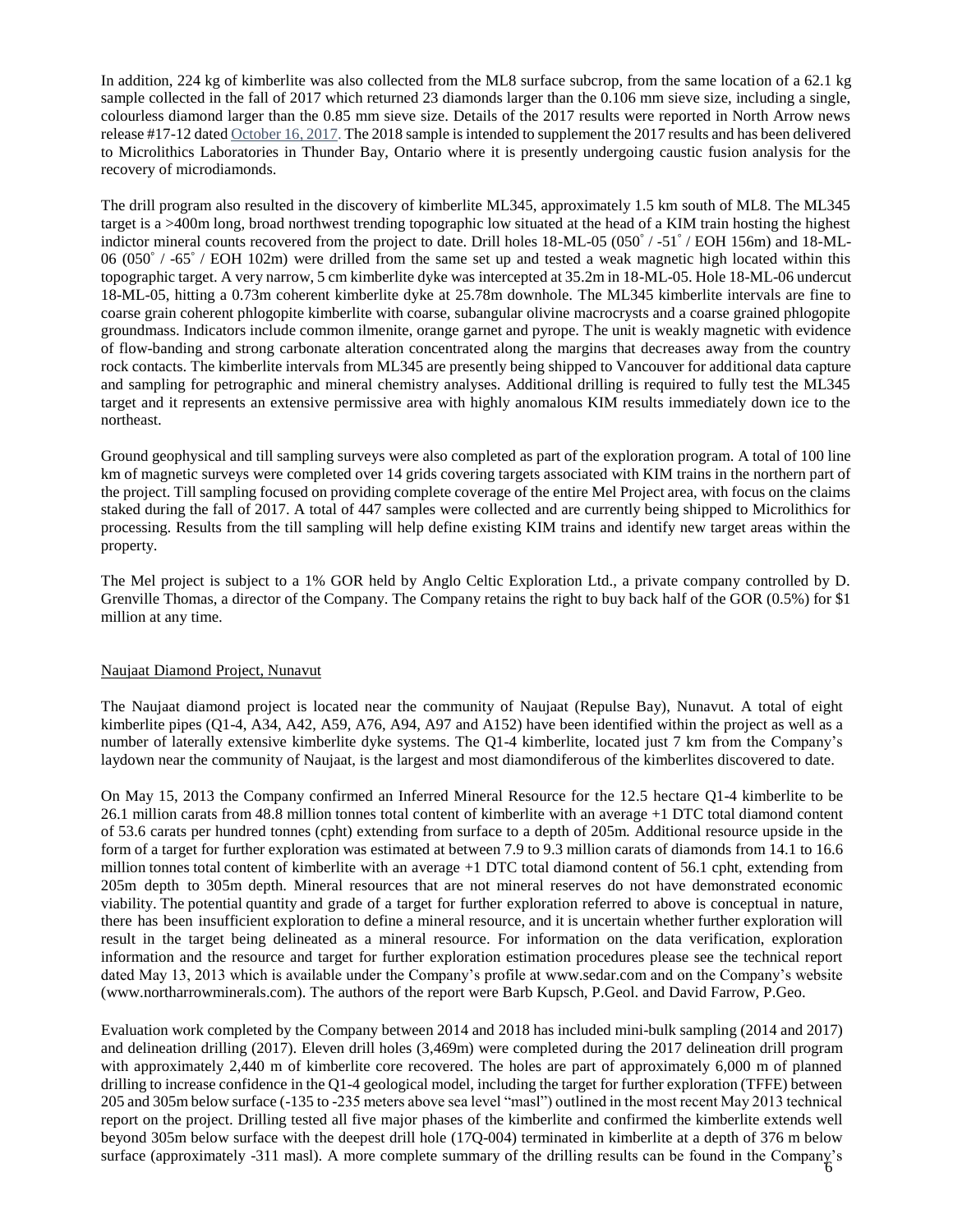Management Discussion and Analysis for the year ended April 31, 2018.

Two mini bulk samples have been collected by the Company, most recently a 210 tonne sample of the A88 and Green kimberlite phases of Q1-4, as a follow up to a 1353t sample collected in 2014 from the A28 phase. On February 28, 2018, the Company reported results from the 2017 mini bulk sample including recovery of 1,991 diamonds greater than +1 DTC (~1 mm), weighing 64.25 carats, from 209.84 dry tonnes of kimberlite for an overall sample grade of 30.6 cpht (carats per hundred tonnes). The sample was processed as three sub samples: C1 (Green Kimberlite phase), C2 (A88 kimberlite phase) and C3 (Mixed Green and A88). Recovered diamonds include 6 diamonds larger than the 3 grainer (~0.6 carat) size. The three largest diamonds, all recovered from the C3 subsample, are 5.25 carats (dark, translucent yellow to brown to white cubic aggregate), 2.09 carats (pale grey rounded aggregate diamond with inclusions), and 1.06 carats (very pale green-yellow rounded flat diamond with inclusions). A summary of the diamond recoveries from each subsample is provided in the table below along with comparable results from the 2014 bulk sample collected from the A28 phase of Q1-4 (sample A282014).

| Sample               | Weight       | # Diamonds | Carats | Sample Grade         | Proportion Yellow Diamonds <sup>1</sup> |           |
|----------------------|--------------|------------|--------|----------------------|-----------------------------------------|-----------|
|                      | (Dry tonnes) | $(+1$ DTC) |        | (cpht <sup>2</sup> ) | <b>By Stones</b>                        | By Carats |
| C1                   | 27.06        | 344        | 8.46   | 31.2                 | 2.6%                                    | 3.1%      |
| C <sub>2</sub>       | 51.73        | 467        | 12.99  | 25.1                 | 9.9%                                    | 9.9%      |
| C <sub>3</sub>       | 131.04       | 1.180      | 42.80  | 32.6                 | 11.6%                                   | 28.2%     |
| $C1 + C2 + C3^3$     | 209.84       | 1.991      | 64.25  | 30.6                 | 10.7%                                   | 21.2%     |
| A282014 <sup>4</sup> | 1,353.3      | 11,083     | 384.28 | 28.4                 | 9.0%                                    | 21.5%     |

<sup>1</sup> includes very pale to pale to intense/dark yellow + green yellow diamonds; same colour breakdown as undertaken for sample A282014.

 $\,2$  carats per hundred tonnes

<sup>3</sup> total 2017 Pit C sample determined by arithmetic

<sup>4</sup> As reported in North Arrow news release dated [May 5, 2015.](http://www.northarrowminerals.com/news/press_releases/2015/index.php?content_id=178)

It is management's opinion that Q1-4 represents a compelling under evaluated diamond resource that benefits from its large size and close proximity to tidewater and infrastructure of the Hamlet of Naujaat. The Company has also noted two identifiable diamond populations including a population of rare Type IaA - Ib coloured diamonds. In December 2015, the Company initiated a polishing exercise on select coloured diamonds from the 2014 mini bulk sample. The purpose of this exercise was to address several of the outstanding questions related to these diamonds including their suitability for polishing, potential yield, and final polished colour. Results from this work have confirmed that i) a portion of the yellow diamond population are fancy orangey yellow diamonds that would be desirable for use in the gem and jewelry trade and ii) the presence of these fancy coloured diamonds could have a significant positive impact on the overall value of the Q1- 4 diamond population. As summarized in the table above, yellow diamonds representing a range of hues and tones, were compiled and documented for the 2017 sample and comprise approximately 10.7% by stone count and 21.2% by carat weight of the diamonds recovered from the overall sample. The proportion of yellow diamonds in the 2017 sample is very similar to the proportions reported from the 2014 sample (see table above).

As part of the 2017 program, North Arrow also commissioned archeological, ecological mapping and initial engineering surveys of potential road routes from the Company's lay down, located 1 km north of Naujaat, out to the Q1-4 kimberlite. Results of these surveys will be used to pursue permitting options for a road or winter trail to the kimberlite to take advantage of the deposit's close proximity the Hamlet of Naujaat during future evaluation and bulk sampling of the deposit.

During and subsequent to the three months ended July 31, 2018 the Company continued with microdiamond processing of drill core from the 2017 delineation drilling program as well as exploring options to pursue permitting construction of an access road from the Company's laydown to the Q1-4 kimberlite in support of collection of a larger bulk sample.

The Naujaat project is subject to a 0.5% GOR and NSR on diamond, precious metal and base metal production from the project. The holder of this royalty will also receive a payment of \$2.5 million at the time the first royalty payment relating to the project is due.

The Naujaat project is also subject to a 3% net smelter royalty ("NSR") on metals and a 3% gross production royalty ("GPR") on the sale of industrial minerals, including diamonds. Subject to a November 2016 amending agreement, the NSR and GPR may each be reduced to 1% subject to future contingent cash payments to the royalty holder totalling \$5.15M and future staged exploration expenditures totalling \$20M.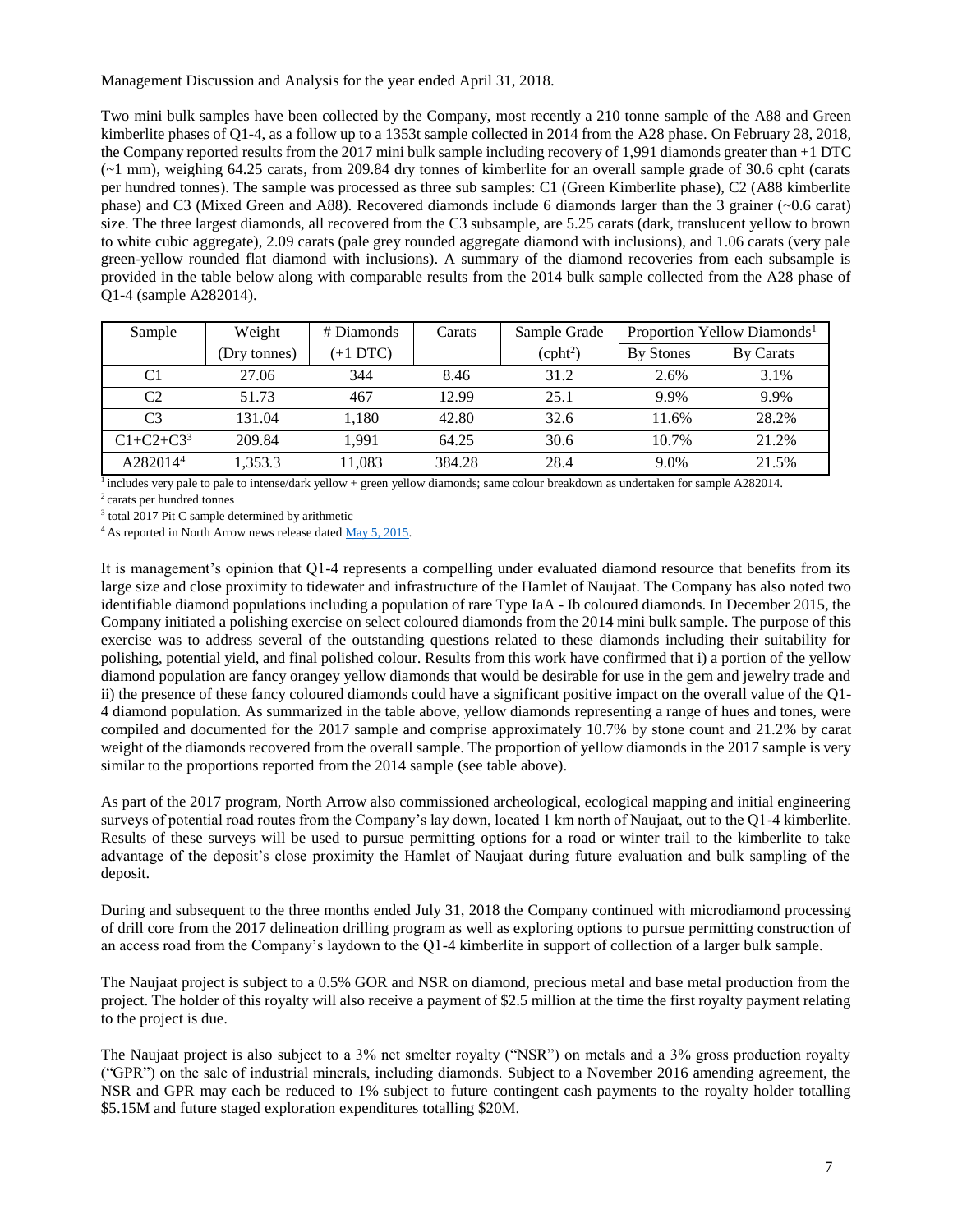# Pikoo Diamond Project, Saskatchewan

The Company's 100% owned Pikoo diamond project consists of 33,374 hectares of mineral claims located approximately 140 km east of La Ronge, Saskatchewan. An all-season road to the community of Deschambault Lake comes to within 6 km of the project's southern boundary. Three drilling programs (53 drill holes; 7,369m) have been completed at the project (2013, 2015, and 2016) and a total of 10 discrete kimberlite occurrences have been discovered. Microdiamond testing of five of the kimberlites have confirmed that the PK150, PK311, PK312, PK314, and PK346 kimberlites are diamondiferous. A full summary of the initial diamond results from these kimberlites can be found in the Company's MD&A's for the years ended April 30, 2014 and 2016 as well as the MD&A for the three months ended July 31, 2016.

All of the kimberlite occurrences within the Pikoo project have been discovered at or near the up-ice termination of welldefined kimberlite indicator mineral (KIM) trains. The trains have been geographically described as the South Pikoo target area (1 KIM train; four kimberlite discoveries); North Pikoo area (1 KIM train; 4 kimberlite discoveries) and the East Pikoo area (2 KIM trains, 2 kimberlite discoveries). A fourth target area, called Bear Lake, has been identified on the basis of a cluster of anomalous KIM results from till samples collected in the southern part of the project area. Detailed evaluations of the petrography of the discovered kimberlites in conjunction with diamond results, mineral abundances and core logging information have been conducted and indicate that additional, as yet undiscovered kimberlites are located in both the North Pikoo and South Pikoo areas. Further till sampling and exploration drilling of the property is warranted.

The Pikoo project is subject to a 1% GOR and NSR on diamond, precious metal and base metal production and a contingent cash payment of \$1.25 million owing to the royalty holder at the time the first royalty payment is due.

# Loki Diamond Project – Northwest Territories

The Loki diamond project consists of 23 mineral claims covering approximately 12,898 ha, acquired by staking between 2013 and 2018 in the Lac de Gras region of the Northwest Territories. The Company holds a 100% interest in these claims subject to royalties ranging from 1.25% to 1.5% on diamonds and base and precious metals. The Loki project mineral claims cover identified target areas to the southwest of Lac de Gras ('South Loki') and to the southeast of the Monument kimberlite cluster ('East Loki').

On April 5, 2018 the Company announced completion of four exploration drill holes (607m) testing three targets including the EG05 kimberlite. Drilling also discovered the 465 kimberlite, the first kimberlite discovery in the Lac de Gras region in over five years. A summary of the drilling is provided in the table below.

| Drill Hole | Azimuth  | Angle | Target/Kimberlite | Kimberlite |       |                     | <b>EOH</b> |
|------------|----------|-------|-------------------|------------|-------|---------------------|------------|
|            |          |       |                   | From $(m)$ | To(m) | Interval $(m)$      | (m)        |
| 18-465-01  | 180      | -58   | 465               |            | N/A   |                     | 142.0      |
| 18-465-02  | $\Omega$ | $-51$ | 465               | 37.68      | 58.53 | 20.85 <sup>1</sup>  | 148.0      |
| 18-EG05-05 | N/A      | $-90$ | EGO <sub>5</sub>  | 17.53      | 169.0 | 151.47 <sup>2</sup> | 169.0      |
| 18-EG05-06 | $\theta$ | $-60$ | EG05 West         |            | N/A   |                     | 148.0      |

<sup>1</sup>includes country rock (granite) blocks from 37.97 to 38.60m and 50.80 to 53.43m.

2 includes laminated mudstone from 74.21 to 85.23m.

Target 465 was initially tested with a south oriented drill hole (18-465-01) that encountered granite country rock with intermittent, non-magnetic mafic dykes and localized fracturing down to a depth of 142m. A second drill hole (18-465- 02), positioned approximately 30m to the west, was drilled from south to north and encountered a 20.85m interval of black to olive green kimberlite with up to and locally exceeding 10% country rock (granite) dilution. The kimberlite is generally altered and kimberlite indicator minerals including altered olivine and rare garnet have been observed. Orientation of the two drill holes suggests 465 may dip steeply to the south. In addition to the discovery of 465, a single drill hole (18-EG05-05) also tested the central portion of the EG05 kimberlite. This vertical drill hole encountered resedimented volcaniclastic kimberlite below 17.5m of ice, water and overburden and ended in volcaniclastic kimberlite at a depth of 169m. Drill hole 18-EG05-06 tested a magnetic anomaly located approximately 160m southwest of drill hole 18-EG05-05. Kimberlite was not intersected and the associated magnetic anomaly remains unexplained.

Kimberlite samples from the EG05 and 465 kimberlites have been submitted for KIM and microdiamond analyses. Additional geophysical surveys and drilling are required to evaluate the size, orientation and internal geology of 465 and EG05 kimberlites.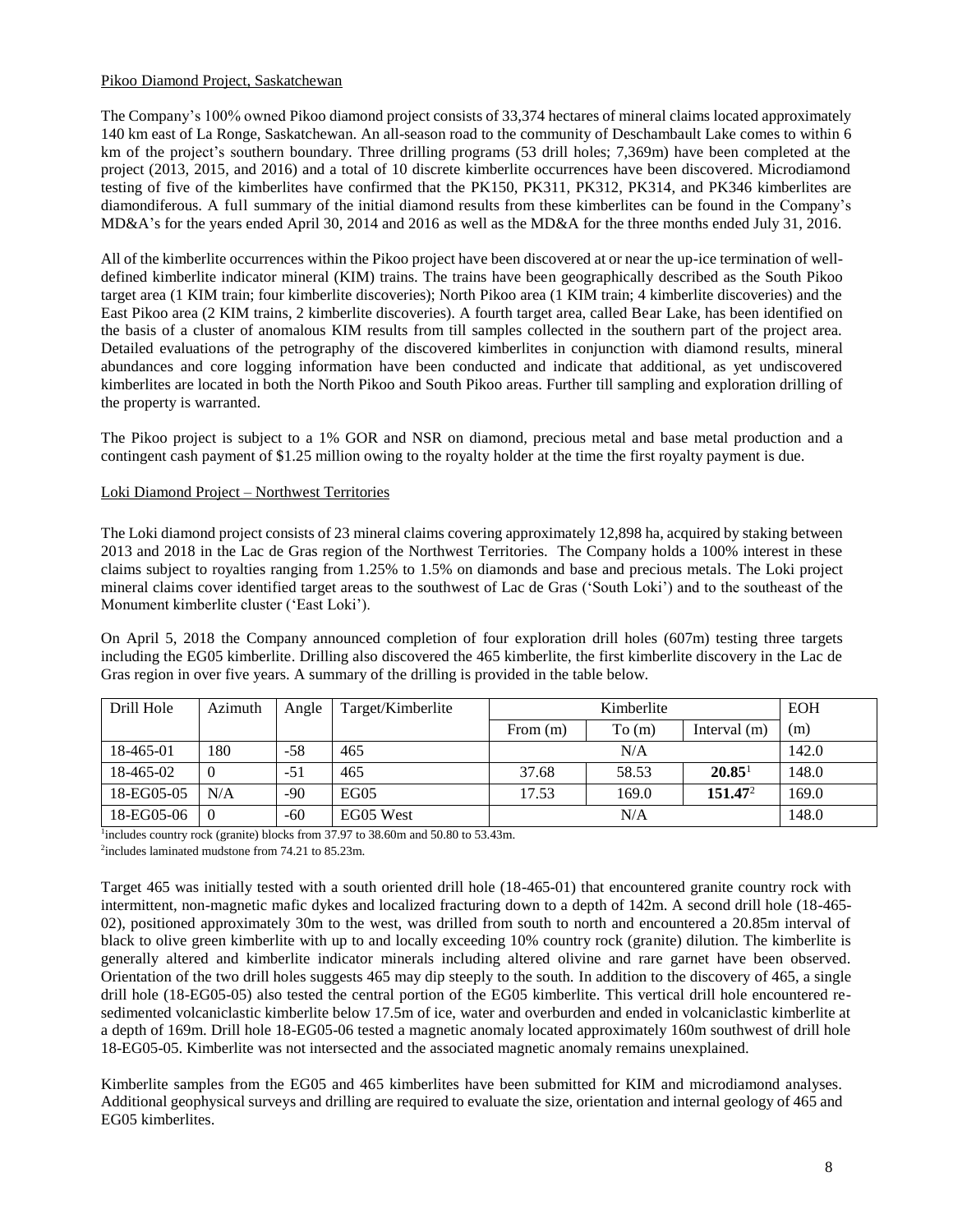Subsequent to the period ended July 31, 2018 the company completed two short (75m) reverse circulation (RC) drill holes testing target 853 within the South Loki area. The -50 degree holes were set up 30m apart and oriented along the same azimuth to test a modelled magnetic anomaly. Both holes encountered metamorphic sedimentary rocks with no immediate explanation for the magnetic anomaly. Detailed examination of the recovered chip samples is planned in advance of additional work on this unexplained target.

During the period year ended July 31, 2018 the Company was notified it had been awarded a \$100,000 grant as part of the government of the Northwest Territories Mineral Incentives Program (MIP). The grant monies will be used on eligible exploration expenditures related to the F2019 geophysical and drilling programs on the Loki project.

# Lac de Gras Diamond Project – Northwest Territories

The Lac de Gras Diamond project forms a very large, approximately 147,200 ha contiguous block of mineral claims and mining leases located within the Lac de Gras region of the Northwest Territories. The project area directly adjoins the mineral leases that host the Diavik diamond mine, located 10 km to the north, and the mineral claims of the Company's Loki project to the west. The Ekati diamond mine is located within 40 km to the northwest.

The project is being evaluated under a joint venture arrangement between the Company and Dominion Diamond Mines. Dominion is the joint venture operator. In January 2016, the joint venture approved a program and budget for the period from February 2016 to January 2017 (2016 program). The program consisted of data compilation work and airborne geophysical surveys. As part of this program, a 3,020-line kilometer helicopter-borne magnetic/electromagnetic survey was completed during September 2016.

The joint venture subsequently approved a \$2.82M exploration program and budget for the period from February 2017 through January 2018 (2017 program). The approved exploration program was to consist of airborne and ground geophysical surveys and exploration drilling. Dominion has notified the Company that 22 ground geophysical survey grids were completed in the spring and fall of 2017 and a 5,567-line km airborne magnetic/electromagnetic geophysical survey was also completed. Exploration drilling of selected targets was not completed.

During the three months ending July 31, 2018 Dominion notified the joint venture that the estimated exploration expenditures for the FY2018 program were ~\$2.19M. The joint venture also approved a 2018 \$2.88M program of ground geophysics and RC and diamond drilling to test a number of kimberlite targets defined on the property. The 2018 program and budget is intended to cover the period from February 2018 to December 2018. .

Subsequent to the approval of the 2016, 2017 and 2018 exploration programs, the Company elected not to contribute its proportionate share of costs to these programs. Dominion elected to fund the full programs and budgets and, assuming completion of the full 2018 program, the Company estimates its current interest in the joint venture is approximately 27%. The decision to not participate in the CY2018 program and budget allows the Company to focus its exploration expenditures on the Mel, Naujaat, Loki and Pikoo projects while retaining a meaningful interest in the LDG joint venture.

Pursuant to a previous acquisition agreement between the Company and Springbok Holdings Inc. ("Springbok") (Please see the Company's Annual Management Discussion and Analyses for the year ended April 30, 2016 for further details on the acquisition agreement), in the event the Company incurs \$2 million in joint venture expenditures on the Lac de Gras Joint Venture Property, the Company will issue to Springbok that number of common shares of the Company having a value of \$1 million.

# Luxx Diamond Project - Nunavut

The Company maintains a 100% interest in the Luxx diamond project, Nunavut. The project was acquired to cover unexplained KIM trains identified from public datasets and consists of approximately 2,300 acres on the tidewater of Chesterfield Inlet, approximately 60 km from the community of Chesterfield Inlet and 100 km north of the community of Rankin Inlet. The project includes at least one, and possibly three KIM trains comprised of Mg-ilmenite, pyrope and eclogitic garnet. The Company presently has the required permits to allow for exploration drilling of targets on the property.

The Luxx project is subject to a 1% GOR held by Anglo Celtic Exploration Ltd., a private company controlled by D. Grenville Thomas, a director of the Company. The Company retains the right to buy back half of the GOR (0.5%) for \$1 million at any time.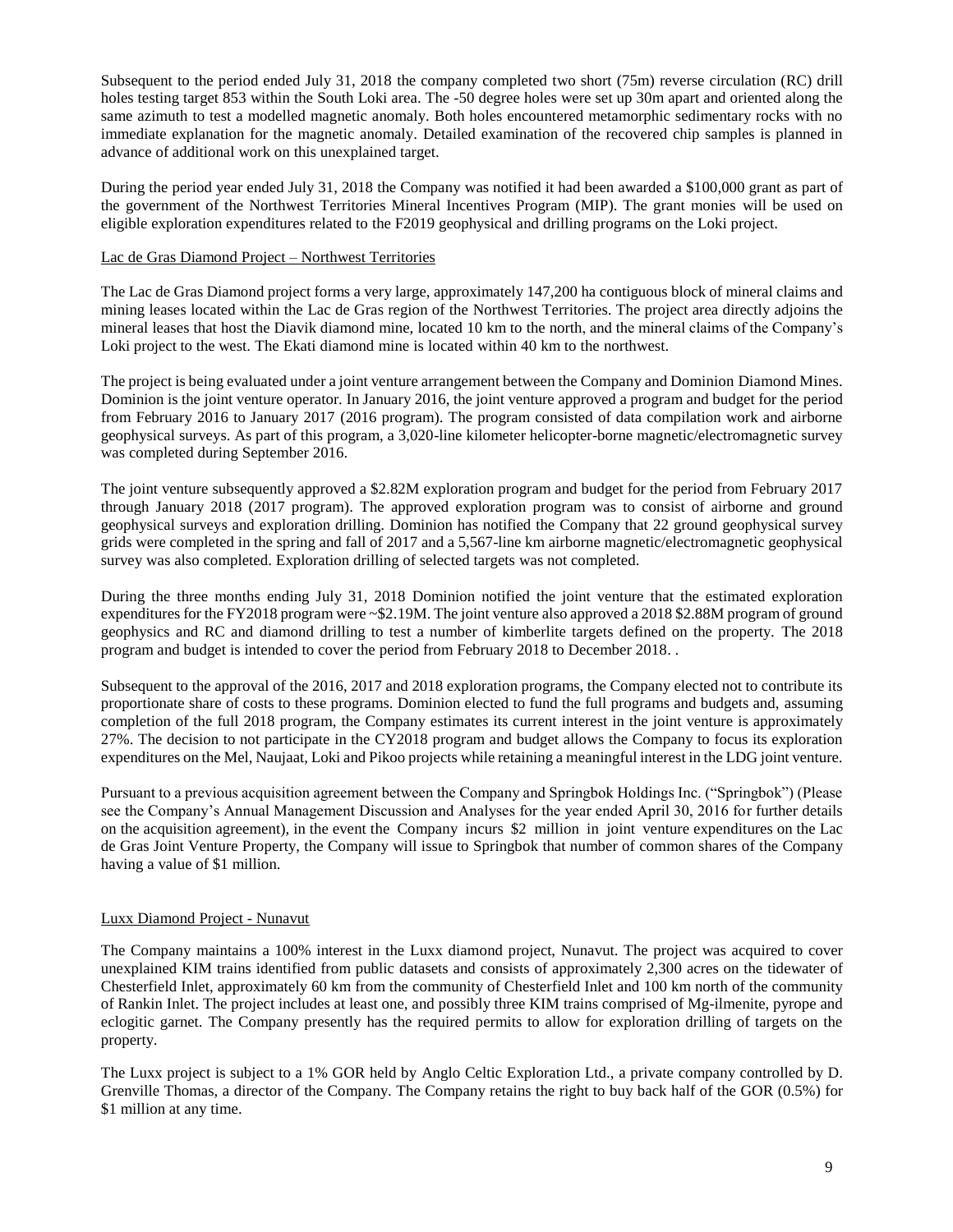# Timiskaming Diamond Project, Ontario/Quebec

The Timiskaming diamond project is located in the Cobalt-New Liskeard-Elk Lake-Notre Dame du Nord (Ville Marie) region of northeastern Ontario and northwestern Quebec. Between 1995 and 2012, Stornoway Diamond Corporation ("Stornoway") and its predecessor companies conducted comprehensive diamond exploration programs within the project area resulting in the discovery of nine kimberlites. In May 2013, the Company announced the completion of a drilling program that fulfilled the requirements of the option work program under an option agreement with Stornoway and as a result the Company earned an 80% interest in the project. Accordingly, ongoing evaluation of the project is subject to an 80%/20% (Company/Stornoway) participating joint venture. Surficial sediment sampling and geophysical data from the project suggest additional undiscovered kimberlites may be located within the project area.

# **Gold and Other Projects**

The Company maintains an interest in a number of non-material metals projects in northern Canada, particularly Nunavut. The Company continues to pursue opportunities to see these properties further evaluated, however has no plans to fund or conduct exploration of these properties on its own. Details on specific properties are provided below.

# Hope Bay ORO Gold Project – Nunavut

The Company's 100% owned ORO gold property is located in the Hope Bay Volcanic Belt (HBVB) in Nunavut and is strategically located on tide water covering the northern end of the HBVB, approximately 3.25km to the north of TMAC Resources' Doris gold mine. Gold mineralization at the Doris gold mine occurs along a well-defined stratigraphic volcanic contact, which extends northward onto the ORO property. The ORO property hosts numerous gold showings and potentially gold bearing structures including the Elu shear zone and Wombat zone.

# Contwoyto Project, Nunavut

During the year ended April 30, 2018, the Company completed the sale of its 100% interest in the Contwoyto Project, Nunavut, including the Butterfly gold prospect, to Benchmark Metals Inc. ("Bench"), formerly Crystal Exploration Inc., for consideration of \$100,000 and 333,332 common shares of Crystal. Under the terms of the agreement, the Company received initial payments of \$50,000 and 166,666 shares on closing of the transaction. The Company subsequently received a second tranche of 166,666 shares and the balance of the cash (\$50,000) is due on or before December 15, 2018. The Company retains a 1.0% GOR on diamonds and a 1.0% NSR on precious and base metals. Half of the GOR and NSR can be purchased by Bench at any time with the payment of \$1.0 million. The Company will also receive conditional share payments of 166,666 Bench shares in the event that Bench reports an inferred gold resource exceeding 250,000 ounces associated with the Butterfly gold prospect and a further 166,666 Bench shares in the event Bench reports a separate inferred resource of at least 250,000 ounces of gold outside of the Butterfly area.

# **FINANCIAL CONDITION, LIQUIDITY, CAPITAL RESOURCES, OPERATIONS AND FINANCIAL RESULTS**

#### **Overall performance**

|                                                                          |    | July 31, 2018                         |   | April 30, 2018                        | April 30, 2017                     |
|--------------------------------------------------------------------------|----|---------------------------------------|---|---------------------------------------|------------------------------------|
| <b>Current assets</b><br><b>Non-current assets</b><br><b>Liabilities</b> | \$ | 3,220,474<br>17,224,587<br>(824, 192) | S | 1,026,379<br>16,404,232<br>(437, 497) | 573,152<br>12,067,108<br>(83, 103) |
| Shareholders' equity                                                     | S  | 19,620,869                            |   | 16,993,114                            | 12,557,157                         |

#### **Financing/Use of Proceeds**

On May 18, 2017, the Company completed a non-brokered private placement of 20,000,000 units at a price of \$0.25 per unit for gross proceeds of \$5,000,000. Each unit consisted of one common share and one common share purchase warrant. Each warrant entitles the holder to purchase one additional common share at a price of \$0.40 per share for a period of three years. The proceeds raised were used for drilling and mini-bulk sampling programs at the Loki and Naujaat projects, ongoing exploration work at other projects and working capital.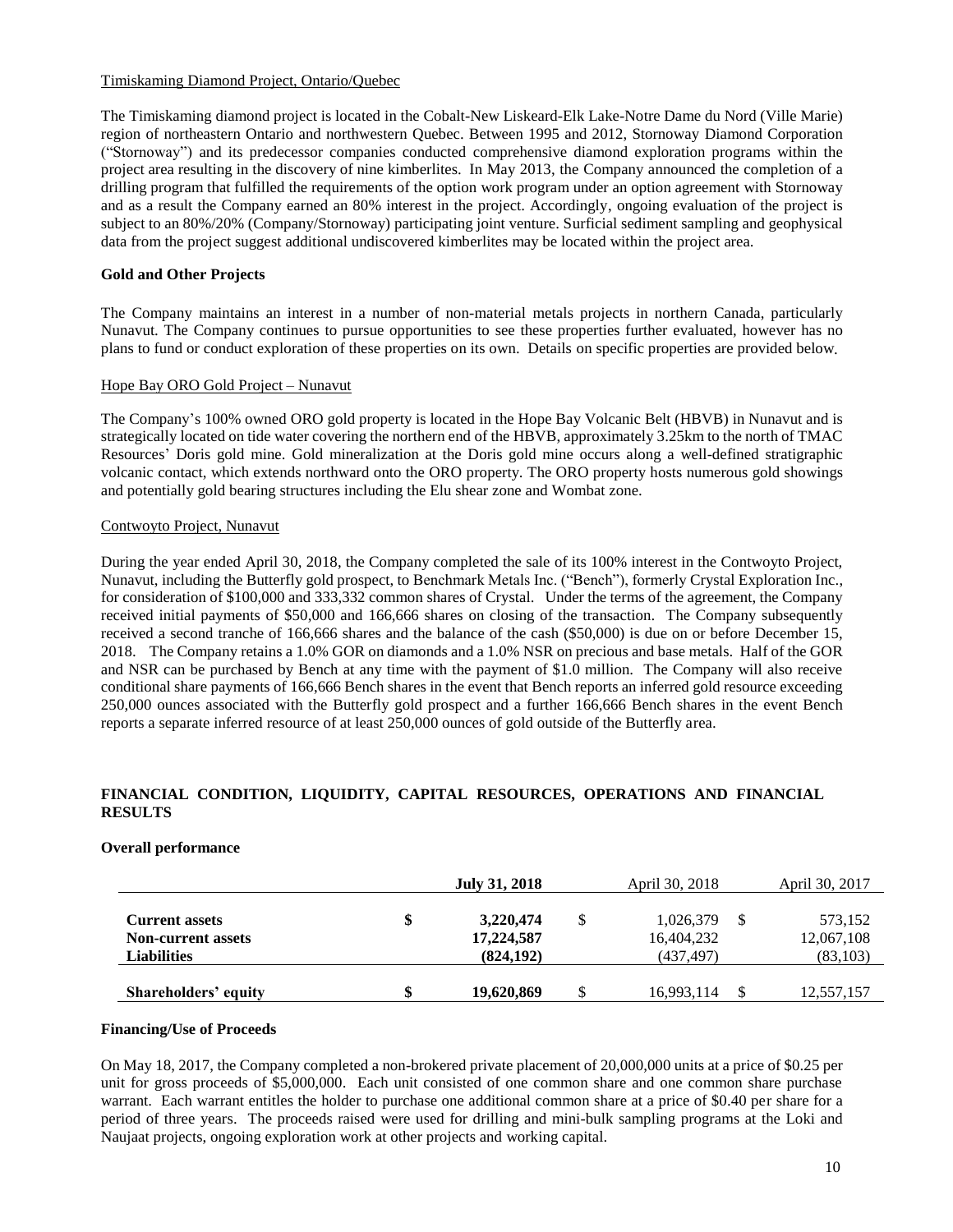On June 19, 2018, the Company completed a non-brokered private placement of 10,135,000 flow-through shares at a price of \$0.20 per share and 6,481,717 units at a price of \$0.17 per unit for gross proceeds of \$3,128,892. Each unit consisted of one common non-flow-through share and one common share purchase warrant. Each warrant entitles the holder to purchase one additional common share at a price of \$0.30 per share for a period of two years. The flow-through shares were issued at a premium which was determined to be \$304,050 and this was recorded as a reduction in the share capital and an equivalent deferred premium liability. During the three months ended July 31, 2018, the Company incurred eligible expenditures and credited \$100,336 of the deferred premium to operations as other income and the remaining amount of \$203,714 is recorded as the deferred premium at July 31, 2018. Finders' fees and costs of \$90,169 were payable in connection with these private placements. The proceeds raised will be used for drilling and sampling programs at the Mel, Loki, and Naujaat projects as well as ongoing exploration work on other projects and working capital.

# **Results of Operations**

During the three months ended July 31, 2018 (the "current period"), the Company recorded a loss of \$539,912 or \$0.01 per share. This is compared with a loss of \$366,568 or \$0.01 per share for the three months ended July 31, 2017 (the "comparative period"). The \$173,344 increase in the loss for the current period compared to the comparative period was largely due to reduced sales of non-core exploration assets and increased share-based compensation costs on options granted during the period.

Expenses for the current period were \$607,807 (comparative period - \$457,005) an increase of \$150,802 from the comparative period. The increase in expenses during the current period was largely related to increased share-based compensation \$432,994 (comparative period - \$264,010). During the current period the granting and vesting of options resulted in increased costs while increased exploration activity during the quarter resulted in the allocation of expenses to exploration projects and reduction in costs.

In addition, to the increased expenses during the current period the Company did not sell any exploration and evaluation assets (comparative year - sold \$102,500) and recorded a loss of \$33,667 (comparative period – \$12,718) on marketable securities and warrants. These amounts were offset by the Company's reduction of its deferred premium liability. During the current period the Company issued flow-through shares at a premium to the market and this premium is recorded as a deferred premium liability on the statement of financial position. As the Company spends funds to meet its flow-through share obligation the liability is reduced and this reduction is reflected as other income in the statement of loss.

# **Summary of quarterly results**

The following table sets out selected unaudited quarterly financial information of North Arrow and is derived from the Company's unaudited quarterly consolidated financial statements prepared by management. The Company's interim consolidated financial statements are prepared in accordance with IFRS and are expressed in Canadian dollars.

| <b>Ouarter Ending</b> | Interest Income |        | Income or (Loss)<br>from Continued<br>Operation and Net<br>Income (Loss) | <b>Basic Earnings</b><br>(Loss) per share<br>from Continued<br>Operation and Net<br>Income (Loss) |     | Earnings (Loss) per<br>share |
|-----------------------|-----------------|--------|--------------------------------------------------------------------------|---------------------------------------------------------------------------------------------------|-----|------------------------------|
| July 31, 2018         | \$              | 1,226  | \$<br>(539, 912)                                                         | \$<br>$(0.01)$ \$                                                                                 |     | (0.01)                       |
| April 30, 2018        | \$              | 5,245  | \$<br>(158, 735)                                                         | \$<br>$(0.00)$ \$                                                                                 |     | (0.00)                       |
| January 31, 2018      | \$              | 4,540  | \$<br>(191, 924)                                                         | \$<br>$(0.00)$ \$                                                                                 |     | (0.00)                       |
| October 31, 2017      | \$              | 10,599 | \$<br>(222, 697)                                                         | \$<br>$(0.00)$ \$                                                                                 |     | (0.00)                       |
| July 31, 2017         | \$              | 7,036  | \$<br>(366, 568)                                                         | \$<br>$(0.01)$ \$                                                                                 |     | (0.01)                       |
| April 30, 2017        | \$              | 419    | \$<br>(214, 458)                                                         | \$<br>$(0.01)$ \$                                                                                 |     | (0.01)                       |
| January 31, 2017      | \$              | 1,137  | \$<br>(152, 947)                                                         | \$<br>0.00                                                                                        | \$. | 0.00                         |
| October 31, 2016      | \$              | 1,769  | \$<br>(137, 460)                                                         | \$<br>0.00                                                                                        | \$  | 0.00                         |

### **Variations in Quarterly Results**

The Company's quarterly results can be affected by many factors such as seasonal fluctuations, variations in capital markets, the write-off of capitalized amounts, stock-based compensation costs, tax recoveries and legal matters.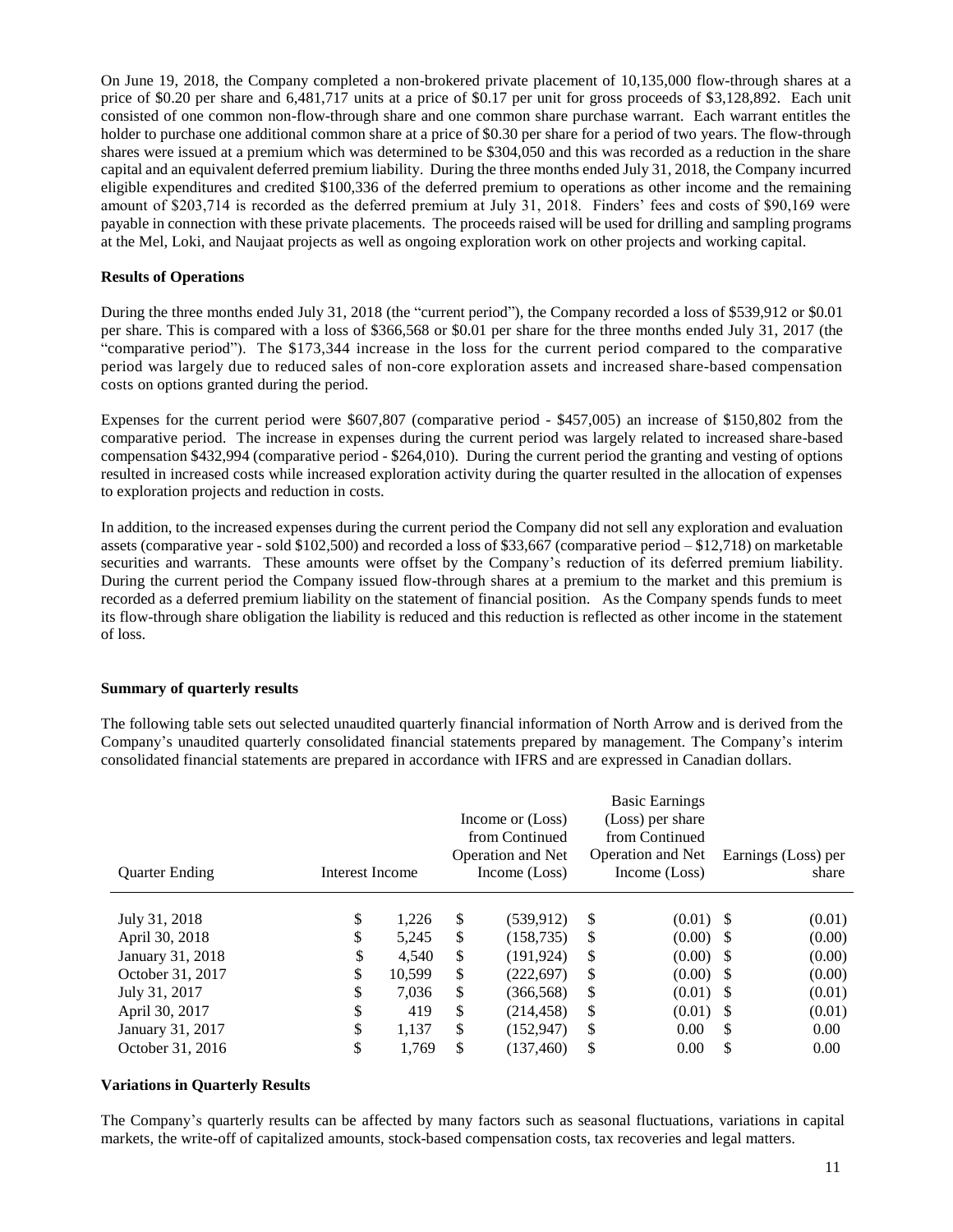The \$539,912 loss for the first quarter of fiscal 2019 reflects the Company's ongoing administration costs, share based compensation costs of \$432,994, other income of \$100,336 and no recovery of exploration and evaluation expenses on the disposition of non-core assets.

The \$158,735 loss for the fourth quarter of fiscal 2018 reflects the Company's ongoing administration costs, share based compensation costs of \$32,294 and increased advertising, promotion and travel costs.

The \$191,924 loss for the third quarter of fiscal 2018 reflects the Company's ongoing administration costs, share based compensation costs of \$54,196 and increased advertising, promotion and travel costs.

The \$222,697 loss for the second quarter of fiscal 2018 reflects the Company's ongoing administration costs, share based compensation costs of \$62,445 and increased advertising, promotion and travel costs.

The \$366,568 loss for the first quarter of fiscal 2018 reflects the Company's ongoing administration costs, share based compensation costs of \$264,010 and a \$102,500 recovery on the sale of exploration and evaluation assets.

The \$214,458 loss for the fourth quarter of fiscal 2017 reflects the Company's ongoing administration costs as it has maintained its properties and undertaken activities to raise funds.

The \$152,947 loss for the third quarter of fiscal 2017 reflects ongoing administration, a gain of \$33,750 on the completion of the sale of mineral property information, a recovery of amounts previously written off related to exploration and evaluation assets and marketable security transactions.

The \$137,460 loss for the second quarter of fiscal 2017 reflects ongoing administration, a cash gain of \$32,500 on the sale of mineral property information, a write-off of exploration and evaluation assets and marketable security transactions.

# **Financial Position - July 31, 2018 compared to April 30, 2018**

At July 31, 2018, the Company had cash of \$2,993,602, exploration and evaluation assets of \$17,164,138, accounts payable and accrued liabilities of \$620,478, deferred premium liability \$203,714 and shareholders' equity of \$19,620,869. These amounts are compared to cash of \$774,951, exploration and evaluation assets of \$16,340,050, accounts payable and accrued liabilities of \$437,497 and shareholders' equ1ty of \$16,993,114 at April 30, 2018. During the first quarter of fiscal 2019, the Company completed a private placement for net proceeds of \$3,038,723 which has enabled the Company to continue exploration and evaluation activities on its projects and increased shareholders' equity.

During the first quarter of July 31, 2018 the Company incurred a loss of \$539,912 compared to a loss of \$366,568 for the comparative quarter of fiscal 2018. The increase in the loss from the comparative period is largely due to increased share-based compensation costs \$432,994 (comparative period - \$264,010), other income \$100,336 (comparative period - \$nil) and a reduction in costs recovered from the sale of non-core exploration assets \$nil (comparative period - \$102,500).

During the first quarter of fiscal 2019, the Company continued exploration and evaluation activities on its projects and incurred exploration and evaluation expenditures of \$824,088 (comparative quarter - \$1,176,627). In addition, as a result of the timing of the start of activity on its exploration programs, accounts payable at July 31, 2018 included \$566,468 (April 30, 2018 - \$372,998) of exploration and evaluation expenditures resulting in increased accounts payable at July 31, 2018.

# **Liquidity**

At July 31, 2018 the Company had working capital of \$2,396,282 compared to a working capital of \$588,882 at April 30, 2018. During the current period the Company's cash position increased \$2,218,651 (comparative year – \$3,885,882) as a result of completing a \$3,038,723 (comparative period - \$4,963,748) financing less cash expenditures of \$189,454 (comparative period - \$262,082) and \$630,618 (comparative period - \$815,784) spent on operating and investing activities respectively.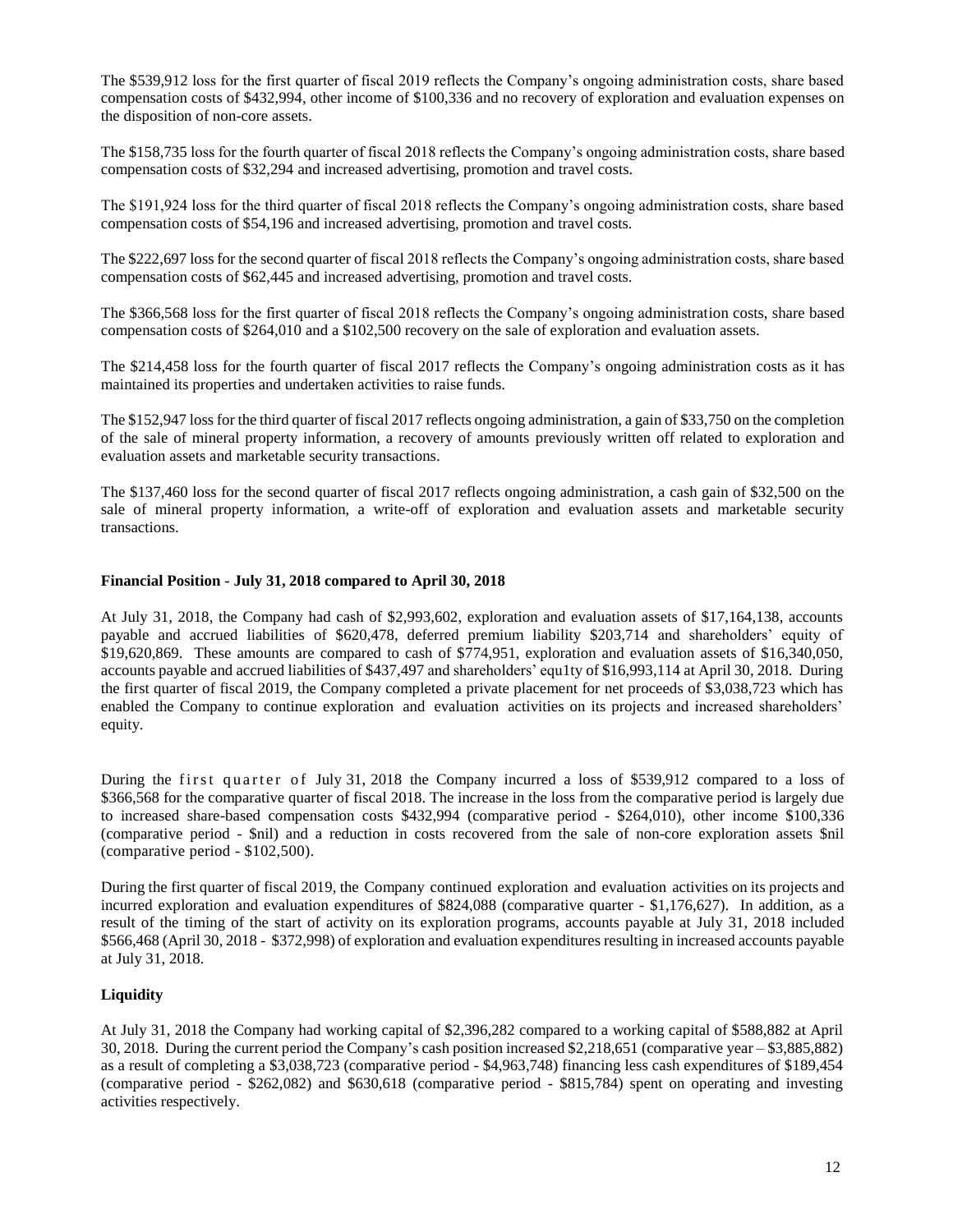# **Operating activities**

During the current period the Company's operating activities used \$189,454 (comparative period - \$262,082) of cash. The use of cash in operating activities during the period reflects the Company's funding of a loss of \$539,912 (comparative period – \$366,568) adjusted for both non-cash gains and expenditures and the use of cash of \$19,600 (comparative period – \$74,049) for funding changes in items such as accounts receivable, prepaid expenses, due to related parties and accounts payable.

Non-cash gains and expenditures consist of the recovery of exploration and evaluation assets \$nil (comparative period - \$102,500), share-based compensation \$432,994 (comparative period - \$264,010), depreciation \$3,733 (comparative period - \$4,307), other income \$100,336 (comparative period - \$nil) and a loss of \$33,667 (comparative period – \$12,718) on warrants and marketable securities dispositions and revaluations to fair market value.

# **Investing activities**

During the current period the Company's investing activities used \$630,618 (comparative period - \$815,784) of cash. During the current period the Company used \$630,618 (comparative period - \$892,304) to evaluate its exploration and evaluation assets and purchase equipment. The investing expenditures for the current period were reduced by the cash the Company received of \$nil (comparative period - \$76,520) from the sale of exploration and evaluation assets and marketable securities.

# **Financing activities**

During the current period the Company raised net proceeds of \$3,038,723 (comparative period - \$4,963,748) from the issuance of units and shares by way of a private placement.

# **Capital Resources**

The Company's financial condition and future prospects are significantly affected by overall economic conditions. The Company has no source of operating revenue and relies on equity financings, joint ventures and warrant and stock option exercises to further exploration on its properties.

The Company's long-term financial success is dependent on management's ability to discover and develop economically viable mineral deposits. Actual funding requirements may vary from those planned due to a number of factors, including the progress of exploration activity and the Company's ability to raise additional funds on favourable terms. Management recognizes there will be risks involved that may be beyond their control. The Company intends to continue to use various strategies to minimize its dependence on equity capital, including the securing of joint venture partners where appropriate.

The Company's ability to generate cash is very much affected by the current market conditions, its share price and thirdparty interest in its assets. In the current equity market, funds for companies at an early/grass-roots stage of exploration are limited and dilution to existing shareholders from an equity financing increases as the share price decreases. The Company has no credit facilities that could be used for ongoing operations because it has no operating cash flow.

In order to finance the Company's exploration programs and to cover administrative and overhead expenses, the Company raises money through equity sales, from the exercise of convertible securities and, in the past, from the sale of investments.

Although the Company has had past success in obtaining financing, there can be no such assurance that it will be able to obtain adequate financing in the future or that the terms of any financing will be favourable. Many factors influence the Company's ability to raise funds, including the state of the resource market and commodities prices and, the climate for mineral exploration.

The Company's management actively manages its landholdings in an effort to keep those landholdings with the greatest exploration potential in good standing for as long as possible. The Company's management regularly reviews its cash position against future plans and makes decisions regarding these plans accordingly.

The Company raised additional funds in June 2018 to further exploration efforts at its various exploration properties and to maintain its listing on the TSXV. The Company is seeking to minimize variable expenses to the extent possible and may seek joint venture partners to continue to further exploration of its mineral properties.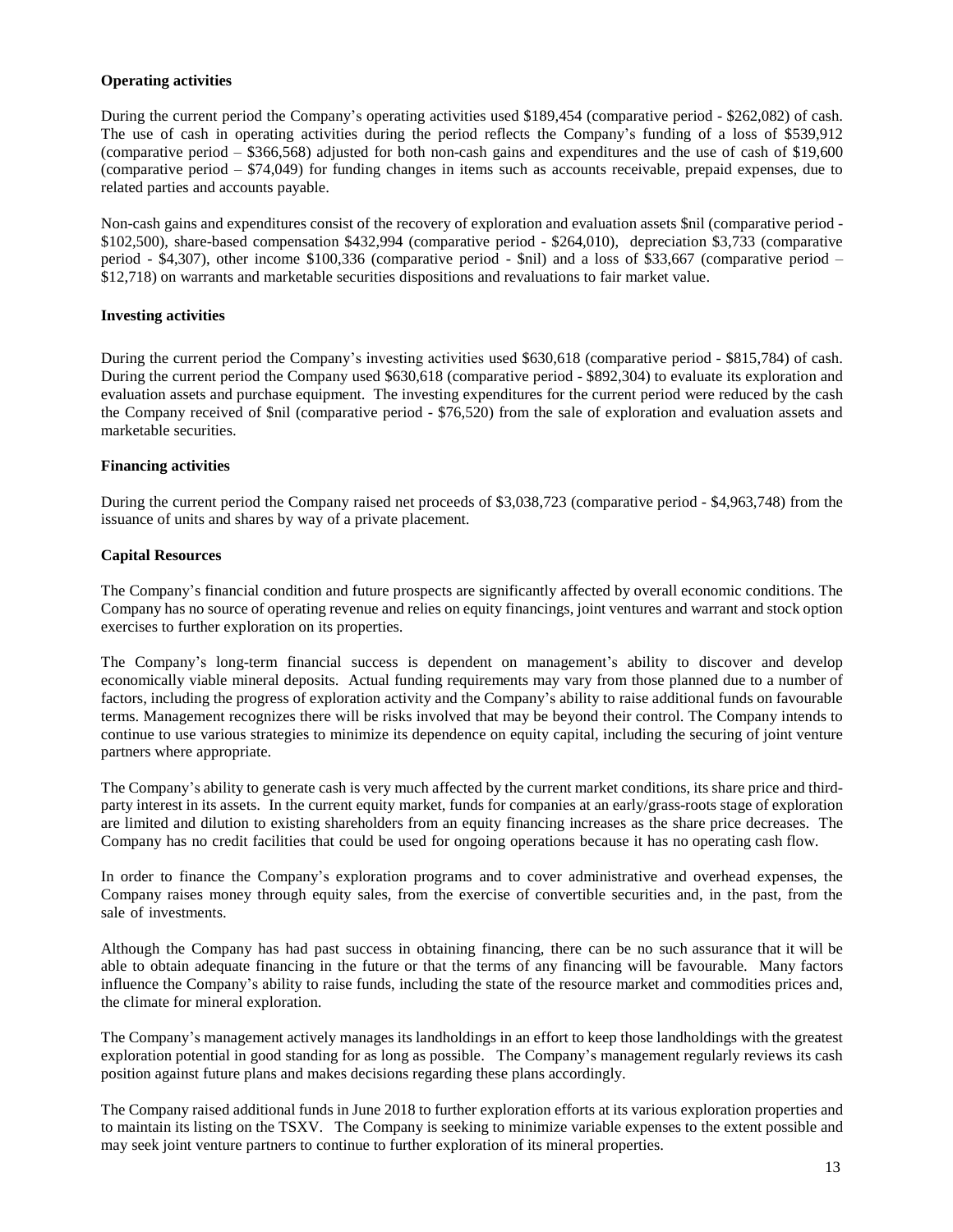### **Risks and Uncertainties**

# Industry

An investment in natural resource companies involves a significant degree of risk. The degree of risk increases substantially where the Company's properties are in the exploration as opposed to the development stage. Investment in the securities of the Company should be considered as highly speculative due to the nature of the Company's business. The following additional risk factors should be given special consideration.

# Exploration, Development and Mining Risks

Exploring and developing mineral resource projects bears a high potential for all manner of risks. Additionally, few exploration projects successfully achieve development due to factors that cannot be predicted or foreseen. Moreover, even one such factor may result in the economic viability of a project being detrimentally impacted such that it is neither feasible nor practical to proceed. Mineral exploration involves many risks, which even a combination of experience, knowledge and careful evaluation may not be able to overcome. Operations in which the Company has a direct or indirect interest will be subject to all the hazards and risks normally incidental to exploration, development and production of diamonds and base/precious metals, any of which could result in work stoppages, damage to property, and possible environmental damage. If any of the Company's exploration programs are successful, there is a degree of uncertainty attributable to the calculation of resources and reserves and the corresponding grades that could be mined or dedicated to future production. Until reserves are actually mined and processed, calculations of quantity and grade must be considered as estimates only. In addition, the quantity of resources and reserves may vary depending on diamond or metal prices. Any material change in resources and reserves, including grade or recovery ratio, may affect the economic viability of the Company's properties. In addition, there can be no assurance that diamond and metal recoveries in smallscale laboratory tests will be duplicated in larger scale tests under on-site conditions or during production. The Company closely monitors its activities and those factors, which could impact them, and employs experienced consulting, engineering, and legal advisors to assist in its risk management reviews.

The Company's properties are currently being assessed for exploration and as a result, the Company has no source of operating cash flow. Failure to obtain additional financing could result in a delay or indefinite postponement of further exploration. Development of the Company's mineral properties will only follow upon obtaining satisfactory exploration results. Mineral exploration and development involves a high degree of risk and few properties that are explored are ultimately developed into producing mines. There is no assurance that the Company's mineral exploration and development activities will result in any discoveries of mineralization that can be converted into resources or reserves. The long-term profitability of the Company's operations will be in part directly related to the cost and success of its exploration programs, which may be affected by a number of factors. Substantial expenditures are required to establish resources and reserves through drilling, to develop metallurgical processes to extract the metal or diamonds, in the case of new properties, to develop the mining and processing facilities and infrastructure at any site chosen for mining. Although substantial benefits may be derived from the discovery of a major mineralized deposit, no assurance can be given that minerals will be discovered in sufficient quantities to justify commercial operations or that the funds required for development can be obtained on a timely basis.

# Foreign Operation Risks

Historically, the majority of the Company's expenses have been denominated in Canadian Dollars so its exposure to foreign exchange risk has been limited. Exploration activities outside of Canada can expose the Company to foreign exchange risk. Presently, the Company does not have foreign operations or use foreign-exchange contracts to mitigate this risk, but that may change in future, depending upon the size of the Company's exploration programs denominated in currencies other than the Canadian Dollar.

#### Insurance

The Company's involvement in the exploration for mineral properties may result in the Company becoming subject to liability for pollution, property damage, personal injury or other hazards. Although the Company may have insurance to address many risks, such insurance has limitations on liability that may not be sufficient to cover the full extent of such liabilities. In addition, such risks may not, in all circumstances be insurable or, in certain circumstances, the Company may elect not to obtain insurance to deal with specific risks due to the high premiums associated with such insurance or other reasons. The payment of such uninsured liabilities would reduce the funds available to the Company. The occurrence of a significant event that the Company is not fully insured against, or the insolvency of the insurer of such event, could have a material adverse effect on the Company's financial position, results of operations or prospects.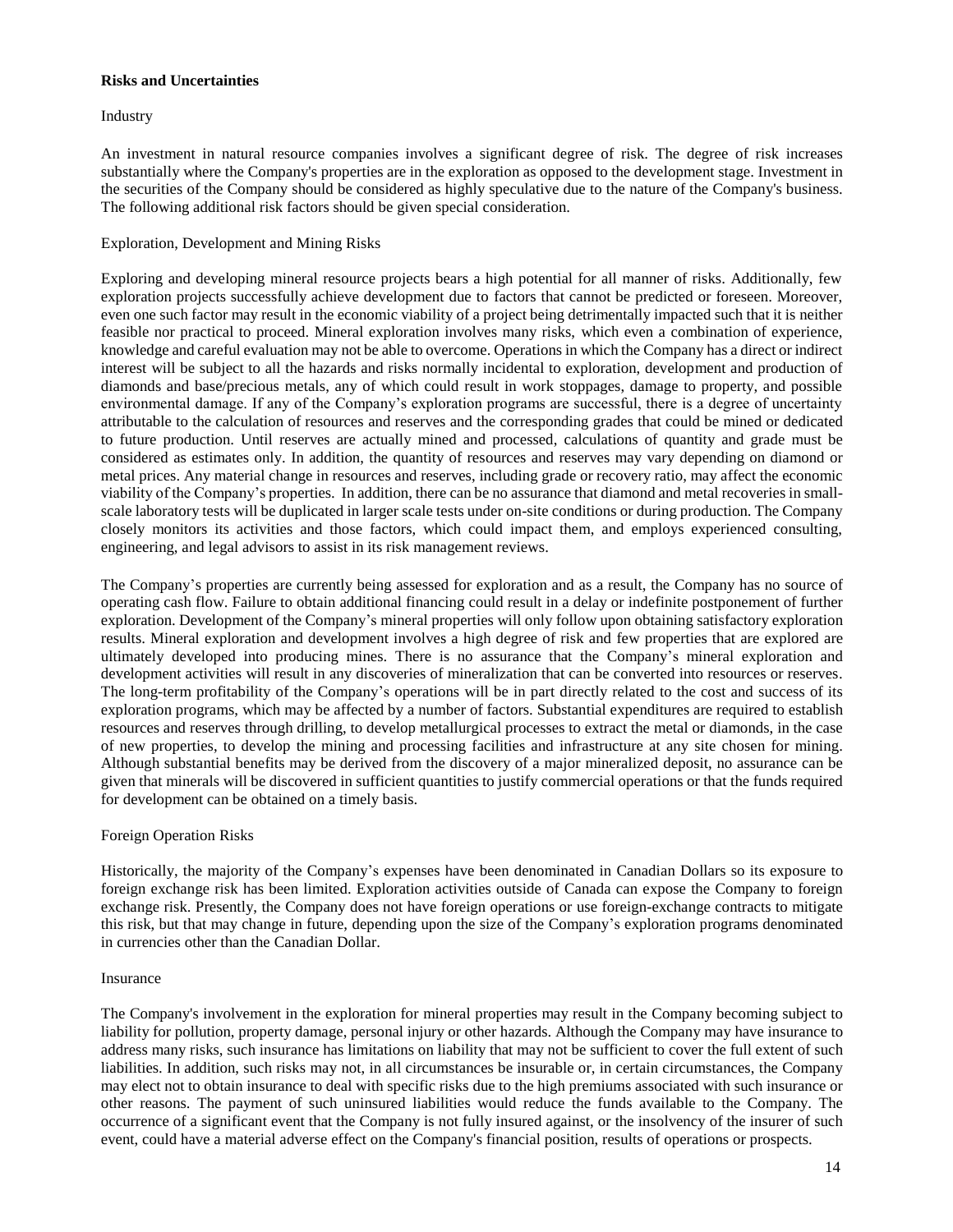#### Environmental Risks

All phases of the mineral exploration and development business present environmental risks and hazards and are subject to environmental legislation. Environmental legislation provides for, among other things, restrictions and prohibitions on spills, releases or emissions of various substances used and or produced in association with mineral exploration and mining operations. The legislation also requires that facility sites be operated, maintained, abandoned and reclaimed to the satisfaction of applicable regulatory authorities. Compliance with such legislation can require significant expenditures and a breach may result in the imposition of fines and penalties, some of which may be material. Environmental legislation is evolving in a manner expected to result in stricter standards and enforcement, larger fines and liability and potentially increased capital expenditures and operating costs. The discharge of pollutants into the air, soil or water may give rise to liabilities to foreign governments and third parties and may require the Company to incur costs to remedy such discharge. No assurance can be given that the application of environmental laws to the business and operations of the Company will not result in a curtailment of production or a material increase in the costs of production, development or exploration activities or otherwise adversely affect the Company's financial condition, results of operations or prospects.

# Prices, Markets and Marketing of Diamonds and Base/Precious Metals

The Company's revenues, if any, are expected to be in large part derived from the mining and sale of diamonds and base/precious metals or interests related thereto. The price of those commodities has fluctuated widely, particularly in recent years, and is affected by numerous factors beyond the Company's control including international economic and political trends, expectations of inflation, currency exchange fluctuations, interest rates, global or regional consumptive patterns, speculative activities, increased production due to new mine developments and improved mining and production methods. The effect of these factors on the price of diamonds and base/precious metals, and therefore the economic viability of any of the Company's exploration projects, cannot accurately be predicted.

The marketability of any minerals acquired or discovered may be affected by numerous factors which are beyond the control of the Company and which cannot be accurately predicted, such as the proximity and capacity of milling facilities, mineral markets and processing equipment and governmental regulations including regulations relating to royalties, allowable production and importing and exporting of minerals.

### Substantial Capital Requirements and Liquidity

The Company anticipates that it will make substantial capital expenditures for the acquisition, exploration, development and production of its mineral properties in the future. The Company currently has no revenue and may have limited ability to expend the capital necessary to undertake or complete future drilling programs. There can be no assurance that debt or equity financing, or cash generated by operations will be available or sufficient to meet these requirements or for other corporate purposes or, if debt equity financing is available, that it will be on terms acceptable to the Company. Moreover, future activities may require the Company to alter its capitalization significantly. The inability of the Company to access sufficient capital for its operations could have a material adverse effect on the Company's financial condition, results of operations or prospects.

#### Issuance of Debt

From time to time the Company may enter into transactions or activities that may be financed with debt which could impair the Company's ability to obtain additional financing in the future. The inability of the Company to access sufficient capital for the repayment of any debt could have a material effect on the Company's financial condition, results of operations or prospects.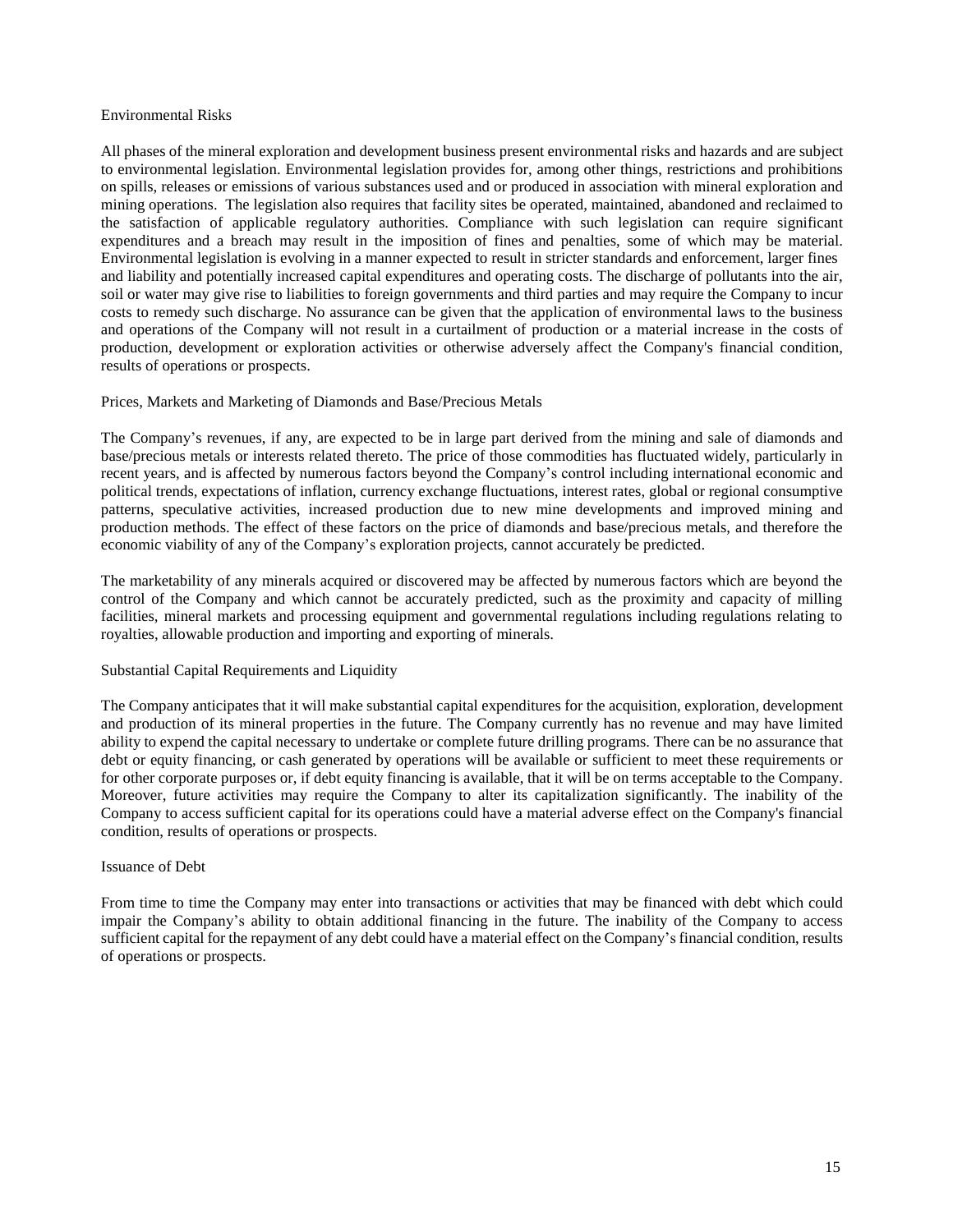# **Outstanding Share Data**

The Company's authorized capital is unlimited common shares without par value.

As at September 25, 2018, the Company had the following shares, options and warrants outstanding:

|                               |        | Number        |
|-------------------------------|--------|---------------|
| Shares issued and outstanding |        | 92,772,458    |
| Options:                      |        |               |
| Expire May 10, 2023           | \$0.27 | 2,070,000     |
| Expire January 28, 2019       | \$0.70 | 982,500       |
| Expire September 25, 2019     | \$0.60 | 607,500       |
| Expire December 16, 2019      | \$0.54 | 200,000       |
| Expire June 23, 2022          | \$0.27 | 2,230,000     |
| Expire November 21, 2022      | \$0.25 | 150,000       |
| Expire July $12, 2023$        | \$0.20 | 2,695,000     |
| Warrants:                     |        |               |
| May 18, 2020                  | \$0.40 | 20,000,000    |
| June 19, 2020                 | \$0.30 | 6,481,717     |
|                               |        |               |
| Fully diluted                 |        | 128, 189, 175 |

#### **Share issuances**

On May 18, 2017, the Company completed a non-brokered private placement of 20,000,000 units at a price of \$0.25 per unit for gross proceeds of \$5,000,000. Each unit consisted of one common share and one common share purchase warrant. Each warrant entitles the holder to purchase one additional common share at a price of \$0.40 per share for a period of three years. The proceeds raised will be used for a planned drill program at Naujaat, ongoing exploration work at other projects and working capital**.**

Effective June 19, 2018, the Company completed both a non-brokered private placement of flow through shares at a price of \$0.20 per share and a concurrent placement of non-flow through units for gross proceeds of \$3,128,892. Each nonflow through unit was issued at a price of \$0.17 and consisted of a common share and a common share purchase warrant. Each warrant will entitle the holder to purchase an additional share of the Company at a price of \$0.30 per share for a period of two years. Additionally, if the closing price of the Company's shares is at or above \$0.40 for a period of 10 consecutive trading days the expiry date of the warrants may be accelerated to the date that is 30 trading days after the acceleration trigger date. Finders' fees and costs totalling \$90,169 were payable on a portion of the placement.

#### **Stock options and warrants**

At the Company's Annual General Meeting on November 9, 2017, the shareholders of the Company ratified the stock option plan (the "Plan"). The Plan gives the directors the authority to grant options to directors, officers, employees and consultants. The maximum number of shares to be issued under the Plan is 10% of the issued and outstanding common shares at the time of the grant. The exercise price of each option granted shall not be less than the market price at the date of grant less a discount up to 25% in accordance with the policies of the TSXV.

Options granted can have a term up to 5 years with vesting provisions determined by the directors in accordance with TSXV policies for Tier 2 Issuers, with a typical vesting period of 25% upon grant and 25% every six months thereafter.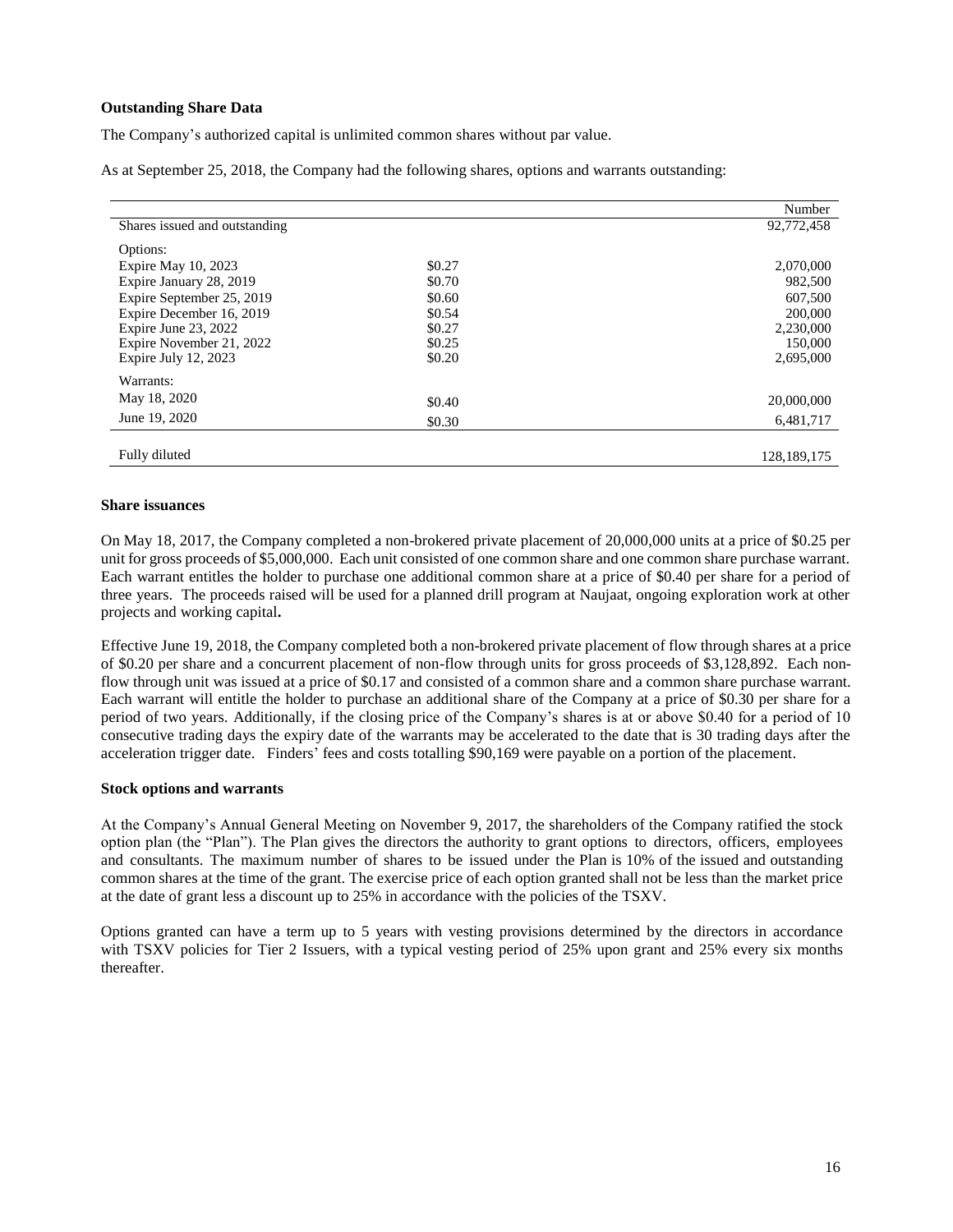# **Transactions with Related Parties**

The Company incurred the following transactions in the normal course of operations in connection with companies which have an officer and/or director in common.

- **a)** Paid or accrued consulting fees of \$4,500 (2017 \$4,500) to the Corporate Secretary of the Company. This amount is included in salaries disclosed below.
- **b)** Paid \$976 (2017 \$962) for office costs to a company controlled by a director.
- **c)** Charged related parties \$6,900 (2017 \$6,900) for rent, office and administrative costs.
- **d)** Included in other receivables is \$1,575 (2017 \$5,403) due from companies having a director or officers in common.

The remuneration of directors and key management personnel during the three months ended July 31, 2018 was as follows:

|                                                                                                              | July 31, 2018               |               | July 31, 2017               |
|--------------------------------------------------------------------------------------------------------------|-----------------------------|---------------|-----------------------------|
| Salaries <sup>1</sup><br>Salaries in exploration costs <sup>1</sup><br>Share-based compensation <sup>2</sup> | 44,726<br>32,000<br>256,168 |               | 51,051<br>25,660<br>168,702 |
| Total                                                                                                        | 332,894                     | <sup>\$</sup> | 245,413                     |

1 – When key management is working specifically on mineral properties their time is capitalized against the mineral property. Included in salaries are payments as follows: CEO- \$56,250, CFO - \$15,000, Corp. Sec. - \$4,500.

2 – Share-based compensation is the fair value of options that have been granted to directors and key management personnel.

During the year ended April 30, 2016, the Company entered into an employment agreement with a senior employee and officer for his services requiring a minimum annual payment of \$225,000. In addition, the employment agreement contains clauses which could provide for a payment or payments in excess of \$450,000 on termination of employment or conclusion of a change in control or similar transaction.

### **Commitments**

The commitment for rental of the Company's office space and equipment is as follows:

| Year ending    |          |
|----------------|----------|
| April 30, 2019 | \$58,669 |
| April 30, 2020 | \$78,226 |
| April 30, 2021 | \$59,579 |
| April 30, 2022 | \$ 3,636 |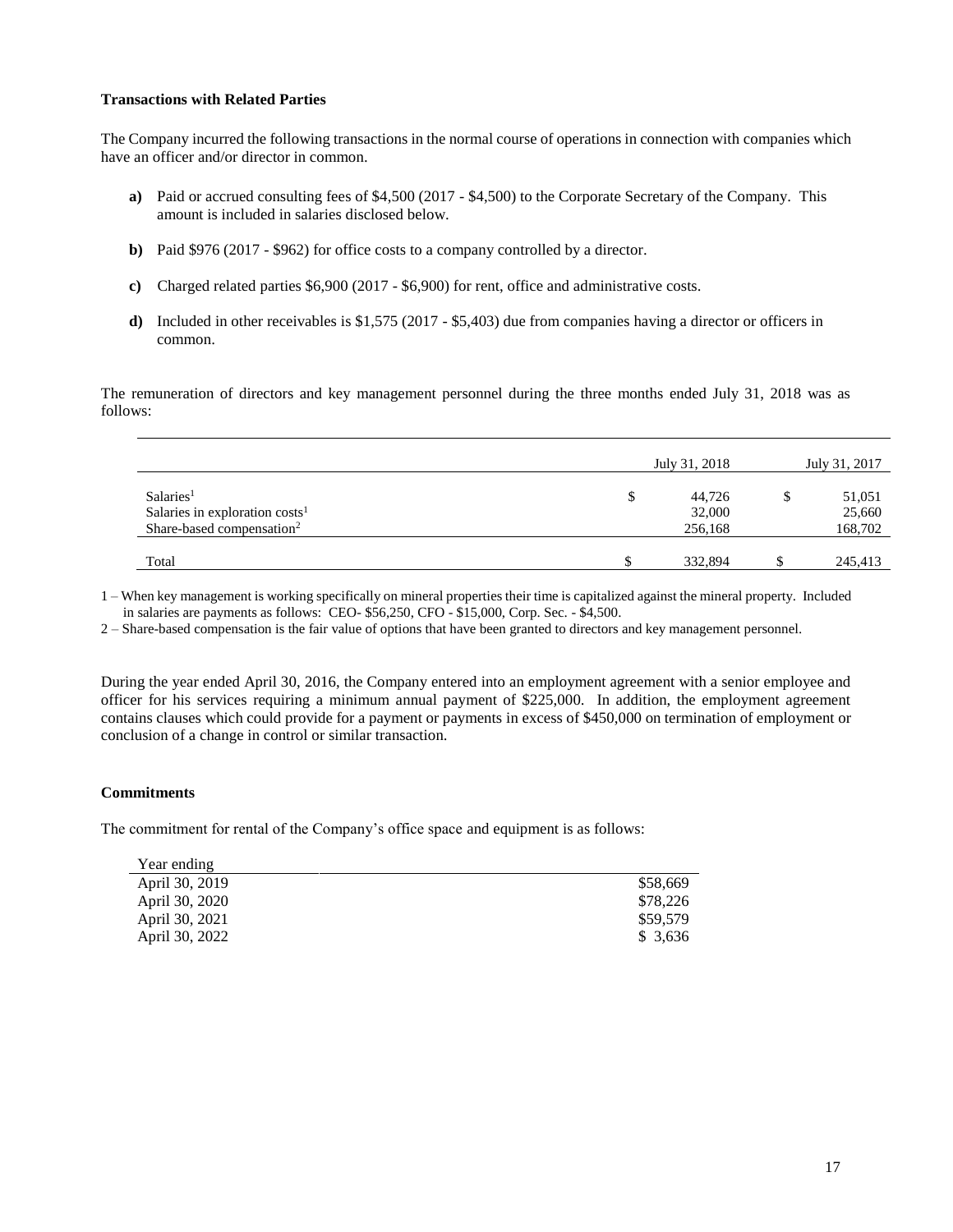# **CHANGES IN ACCOUNTING POLICIES AND CRITICAL ACCOUNTING ESTIMATES, JUDGMENTS AND ASSUMPTIONS**

# **NATURE AND CONTINUANCE OF OPERATIONS**

North Arrow Minerals Inc. (the "Company") is incorporated federally under the laws of the Canada Business Corporations Act ("CBCA").

The financial statements of the Company are presented in Canadian dollars, which is the functional currency of the Company. The Company trades on the TSX Venture Exchange (TSXV – NAR) and its registered office address is Ste. #960-789 West Pender Street, Vancouver, BC, Canada V6C 1H2.

The Company's principal business activity is the acquisition and exploration of exploration and evaluation assets. To date, the Company has not generated significant revenues from operations and is considered to be in the exploration stage.

The Company's financial statements have been prepared on a going concern basis which assumes the Company will be able to realize its assets and discharge its liabilities in the normal course of business for the foreseeable future. At July 31, 2018, the Company had an accumulated deficit of \$21,166,444 (April 30, 2018 - \$20,576,532), incurred ongoing losses and has no source of recurring revenue. These material uncertainties may cast significant doubt upon the Company's ability to continue as a going concern. The Company's financial statements do not reflect the adjustments to the carrying values of assets and liabilities, the reported amounts of expenses and the classification of statement of financial position items if the going concern assumption was inappropriate. These adjustments could be material.

The Company's continuation as a going concern is dependent on the successful results from its mineral property exploration activities, its ability to reduce or defer discretionary expenditures and its continued ability to raise equity capital or borrowings sufficient to meet current and future obligations.

#### **Statement of Compliance**

The Company's financial statements have been prepared in accordance with International Financial Reporting Standards ("IFRS") as issued by the International Accounting Standards Board ("IASB") and interpretations of the International Financial Reporting Interpretations Committee ("IFRIC") and specifically with IAS 34, Interim Financial Reporting. The accounting policies applied in preparation of the Company's financial statements are consistent with those applied and disclosed in the Company's financial statements for the year ended April 30, 2018, save for the adoption of IFRS 9. The Company's financial statements are presented in Canadian dollars unless otherwise noted.

# **Historical cost**

The Company's financial statements have been prepared on a historical cost basis except for certain financial instruments measured at fair value.

#### **Significant accounting judgments, estimates and assumptions**

The preparation of financial statements in conformity with IFRS requires management to make certain estimates, judgments and assumptions that affect the reported amounts of assets and liabilities at the date of the financial statements and the reported revenues and expenses during this period.

Although management uses historical experiences and its best knowledge of the amount, events or actions to form the basis for judgments and estimates, actual results may differ from these estimates.

The most significant accounts that require estimates as the basis for determining the stated amounts include the recoverability of exploration and evaluation assets, valuation of share-based payments, marketable securities, deferred premiums and valuation of deferred tax amounts.

Critical judgments exercised in applying accounting policies that have the most significant effect on the amounts recognized in the financial statements are as follows: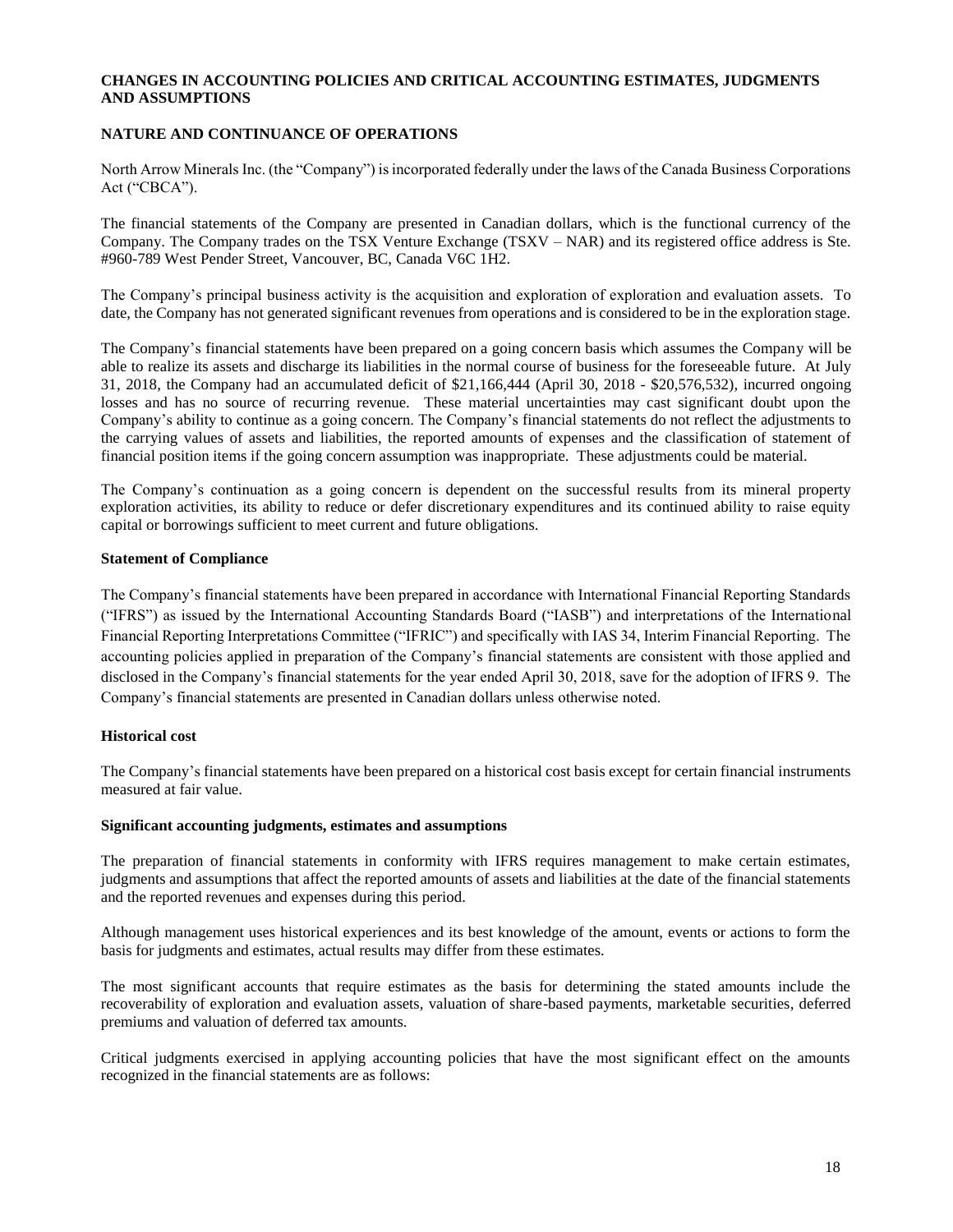Economic recoverability and probability of future benefits of exploration and evaluation costs*.* 

Management has determined that exploration, evaluation and related costs incurred which were capitalized may have future economic benefits and may be economically recoverable. Management uses several criteria in its assessments of economic recoverability and probability of future economic benefits including geologic and other technical information, the history of conversion of mineral deposits with similar characteristics to its own properties to proven and probable mineral reserves, the quality and capacity of existing infrastructure facilities, evaluation of permitting and environmental issues and local support for the project.

Valuation of share-based payments and warrants recorded as marketable securities

The Company uses the Black-Scholes Option Pricing Model for valuation of share-based payments and warrants recorded as marketable securities. Option pricing models require the input of subjective assumptions including expected price volatility, interest rates and forfeiture rate. Changes in the input assumptions can materially affect the fair value estimate and Company's earnings and equity reserves.

Valuation of deferred premiums and flow-through shares

On issuance the Company bifurcates the flow- through share into i) a flow-though share premium liability based on the estimated premium the investor pays for the flow-through share feature and ii) share capital. Upon qualifying expenses being incurred, the Company derecognizes the liability and the premium is recognized as other income.

#### Income taxes

In assessing the probability of realizing income tax assets, management makes estimates related to expectations of future taxable income, applicable tax opportunities, expected timing of reversals of existing temporary differences and the likelihood that tax positions taken will be sustained upon examination by applicable tax authorities. In making its assessments, management gives additional weight to positive and negative evidence that can be objectively verified.

#### **New Accounting pronouncements**

- i) The IASB has issued standards and amendments which have been adopted by the Company. Each of the new standards is effective for annual periods beginning on or after January 1, 2018. The adoption of the standards and amendments did not have a material effect on the financial statements.
- ii) Certain pronouncements were issued by the IASB or IFRIC but are not yet effective as at July 31, 2018. The Company intends to adopt these standards and interpretations when they become effective.

Change in accounting policy – financial instruments

On May 1, 2018, the Company adopted IFRS 9- financial instruments ("IFRS 9') which replaced IAS 39 Financial Instruments: Recognition and Measurement. IFRS 9 did not impact the Company's classification and measurement of financial assets and liabilities except for marketable securities. The Company adopted IFRS 9 retrospectively without restatement of comparative amounts resulting in a reclassification of \$50,000 from investment revaluation reserve to deficit at May 1, 2018. Future changes in the fair value of marketable securities will be recorded directly in profit or loss. No other differences of any significance have been noted in relation to the adoption of IFRS 9.

The following are the accounting standards issued but not effective for the current period that the Company believes could be significant.

# IFRS 16 – Leases

Effective for annual periods commencing on or after January 1, 2019, this new standard eliminates the classification of leases as either operating or finance leases and introduces a single lessee accounting model which requires the lessee to recognize assets and liabilities for all leases with a term of longer than 12 months. The Company is currently evaluating the impact the new standard is expected to have on its financial statements.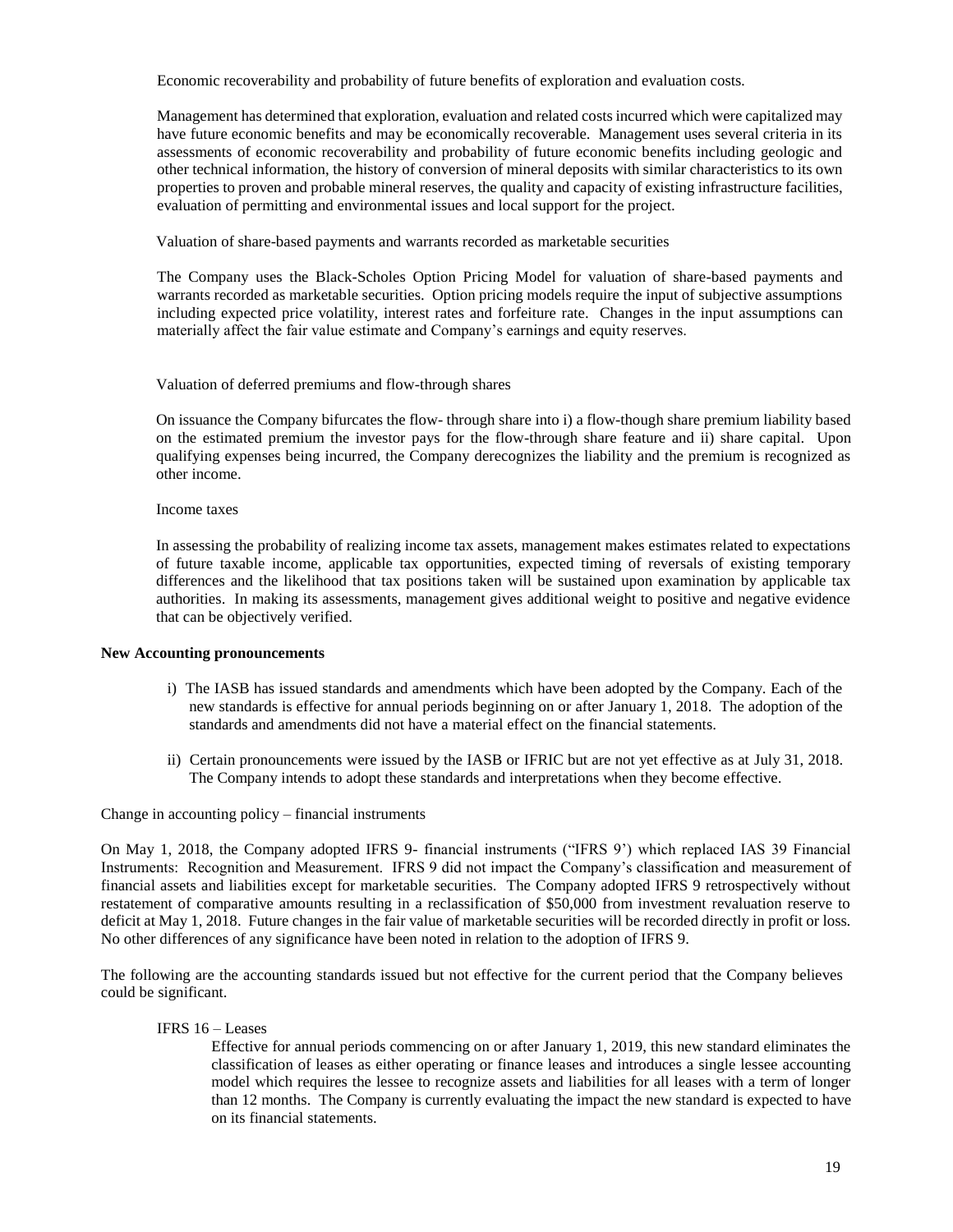# **FINANCIAL INSTRUMENTS AND RISK MANAGEMENT**

Financial instruments measured at fair value are classified into one of three levels in the fair value hierarchy according to the relative reliability of the inputs used to estimate the fair values. The three levels of the fair value hierarchy are:

Level 1 – Unadjusted quoted prices in active markets for identical assets or liabilities;

Level 2 – Inputs other than quoted prices that are observable for the asset or liability either directly or indirectly; and Level 3 – Inputs that are not based on observable market data.

The Company's financial instruments consist of cash, marketable securities, receivables and accounts payable and accrued liabilities. Cash is carried at fair value using a Level 1 fair value measurement. The carrying value of receivables, accounts payable and accrued liabilities and due to related parties approximate their fair values due to their immediate or short-term maturity. Marketable securities consisting of common shares are recorded at fair value based on the quoted market prices in active markets at the reporting date, which is consistent with Level 1 of the fair value hierarchy. Marketable securities consisting of warrants are recorded at fair value based on a Black Scholes pricing model consistent with Level 3 of the fair value hierarchy.

The Company is exposed to a variety of financial risks by virtue of its activities, including credit risk, interest rate risk, liquidity risks, foreign currency risk, and equity market risk. The Company's objective with respect to risk management is to minimize potential adverse effects on the Company's financial performance. The Board of Directors provides direction and guidance to management with respect to risk management. Management is responsible for establishing controls and procedures to ensure that financial risks are mitigated to acceptable levels.

#### Credit risk

Credit risk is the risk of financial loss to the Company if a counter-party to a financial instrument fails to meet its contractual obligations. The Company manages credit risk by investing its excess cash in short-term investments with investment grade ratings, issued by a Canadian chartered bank. The Company's receivables consist primarily of sales tax receivables due from the federal government and receivables from companies with which the Company has exploration agreements or options. The maximum exposure to credit risk at the reporting date is the carrying value of the Company's receivables and cash.

#### Interest rate risk

Interest rate risk is the risk that the fair value or future cash flows of a financial instrument will fluctuate because of changes in market interest rates. Financial assets and liabilities with variable interest rates expose the Company to interest rate risk with respect to its cash flow. It is management's opinion that the Company is not exposed to significant interest rate risk.

# Liquidity risk

Liquidity risk is the risk that the Company will not be able to meet its obligations as they become due. The Company's ability to continue as a going concern is dependent on management's ability to raise the funds required through future equity financings, asset sales or exploration option agreements, or a combination thereof. The Company has no regular cash flow from its operating activities. The Company manages its liquidity risk by forecasting cash flow requirements for its planned exploration and corporate activities and anticipating investing and financing activities. Management and the Board of Directors are actively involved in the review, planning and approval of annual budgets and significant expenditures and commitments. Failure to realize additional funding could cast significant doubt on the Company's ability to continue as a going concern. As at July 31, 2018, the Company had cash of \$2,993,602 (April 30, 2018 - \$774,951) available to settle current liabilities of \$824,192 (April 30, 2018 - \$437,497).

# Foreign currency risk

The Company's activities are within Canada and accordingly the Company is not subject to significant foreign currency risk.

#### Equity market risk

The Company is exposed to equity price risk arising from its marketable securities, which are classified as availablefor- sale. The Company plans to sell its marketable securities as market conditions permit, or as is required to finance the Company's operations from time-to-time.